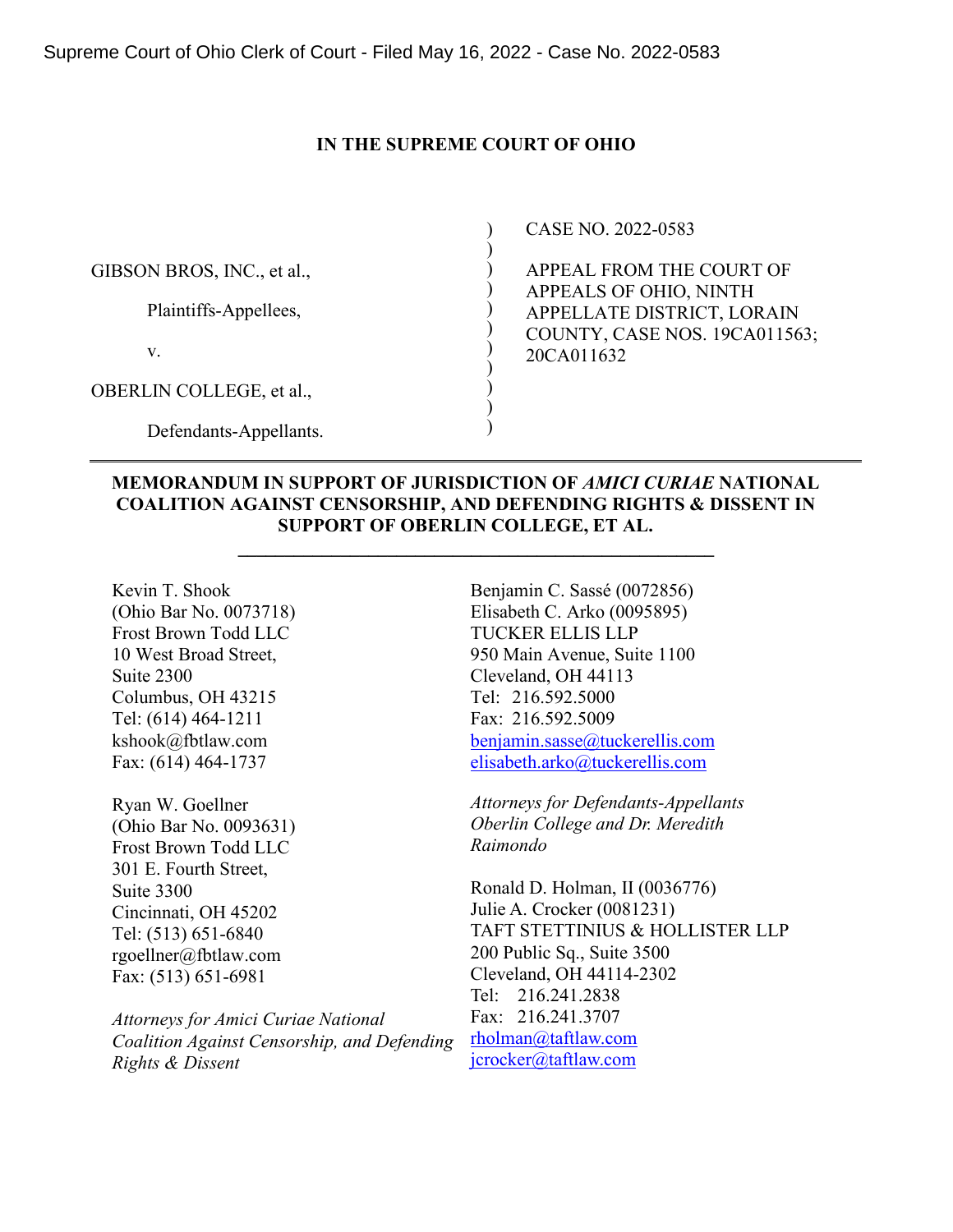Terry A. Moore (0015837) Jacqueline Bollas Caldwell (0029991) Owen J. Rarric (0075367) Matthew W. Onest (0087907) KRUGLIAK, WILKINS, GRIFFITHS & DOUGHERTY CO., L.P.A. 4775 Munson Street, N.W. P.O. Box 36963 Canton, OH 44735-6963 Tel: 330.497.0700 Fax: 330.497.4020 [tmoore@kwgd.com](mailto:tmoore@kwgd.com) / [jcaldwell@kwgd.com](mailto:jcaldwell@kwgd.com)  [orarric@kwgd.com](mailto:orarric@kwgd.com) / [monest@kwgd.com](mailto:monest@kwgd.com) 

*Attorneys for Plaintiffs-Appellees Gibson Bros., Inc., David R. Gibson, and Allyn W. Gibson*

Lee E. Plakas (0008628) Brandon W. McHugh (0096348) PLAKAS | MANNOS 200 Market Avenue North, Suite 300 Canton, OH 44702 Tel: 330.455.6112 Fax: 330.455.2108 [lplakas@lawlion.com](mailto:lplakas@lawlion.com)  [bmchugh@lawlion.com](mailto:bmchugh@lawlion.com) 

James N. Taylor (0026181) JAMES N. TAYLOR CO., L.P.A. 409 East Ave., Suite A Elyria, OH 44035 Tel: 440.323.5700 [taylor@jamestaylorlpa.com](mailto:taylor@jamestaylorlpa.com)

*Additional Attorneys for Plaintiffs-Appellees Gibson Bros., Inc., David R. Gibson, and Allyn W. Gibson*

Richard D. Panza (0011487) Matthew W. Nakon (0040497) Rachelle Kuznicki Zidar (0066741) WICKENS HERZER PANZA 35765 Chester Rd. Avon, OH 44011-1262 Tel: 440.695.8000 Fax: 440.695.8098 [RPanza@WickensLaw.com](mailto:RPanza@WickensLaw.com)  [MNakon@WickensLaw.com](mailto:MNakon@WickensLaw.com)  [RZidar@WickensLaw.com](mailto:RZidar@WickensLaw.com) 

Seth D. Berlin (PHV #21649-2022) Joseph Slaughter (PHV #21599-2022) BALLARD SPAHR LLP 1909 K St., NW Washington, D.C. 20006 Tel: 202.661.2200 Fax: 202.661.2299 [berlins@ballardspahr.com](mailto:berlins@ballardspahr.com)  [slaughterj@ballardspahr.com](mailto:slaughterj@ballardspahr.com)

*Additional Attorneys for Defendants-Appellants Oberlin College and Dr. Meredith Raimondo*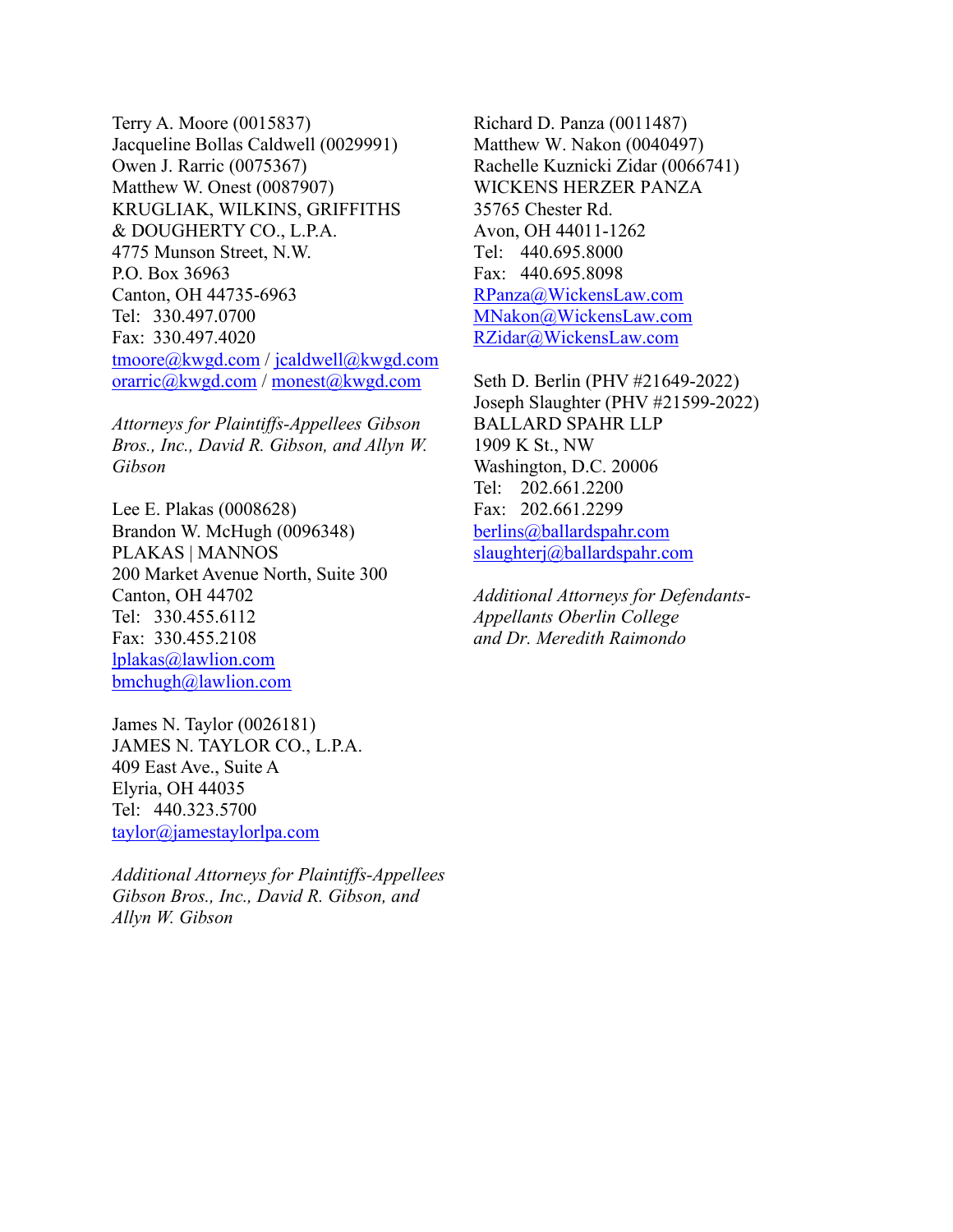# **TABLE OF CONTENTS**

| I.   |                                                                                                           |                                                                                                                                                          |  |
|------|-----------------------------------------------------------------------------------------------------------|----------------------------------------------------------------------------------------------------------------------------------------------------------|--|
| Π.   | EXPLANATION OF WHY THIS IS A CASE OF SUBSTANTIAL<br>CONSTITUTIONAL QUESTIONS AND PUBLIC AND GREAT GENERAL |                                                                                                                                                          |  |
|      | A.                                                                                                        | Free Expression on Contentious Issues of Public Concern at All Colleges and                                                                              |  |
|      | <b>B.</b>                                                                                                 | Holding Oberlin Liable for Its Students' Protected Opinions Is Antithetical to                                                                           |  |
|      | C.                                                                                                        | Holding Colleges Liable for Protected Expression Undermines Fundamental<br>Constitutional Interests, Chills Speech Across All Academic Institutions, and |  |
| III. |                                                                                                           |                                                                                                                                                          |  |
| IV.  |                                                                                                           |                                                                                                                                                          |  |
|      |                                                                                                           |                                                                                                                                                          |  |
|      |                                                                                                           |                                                                                                                                                          |  |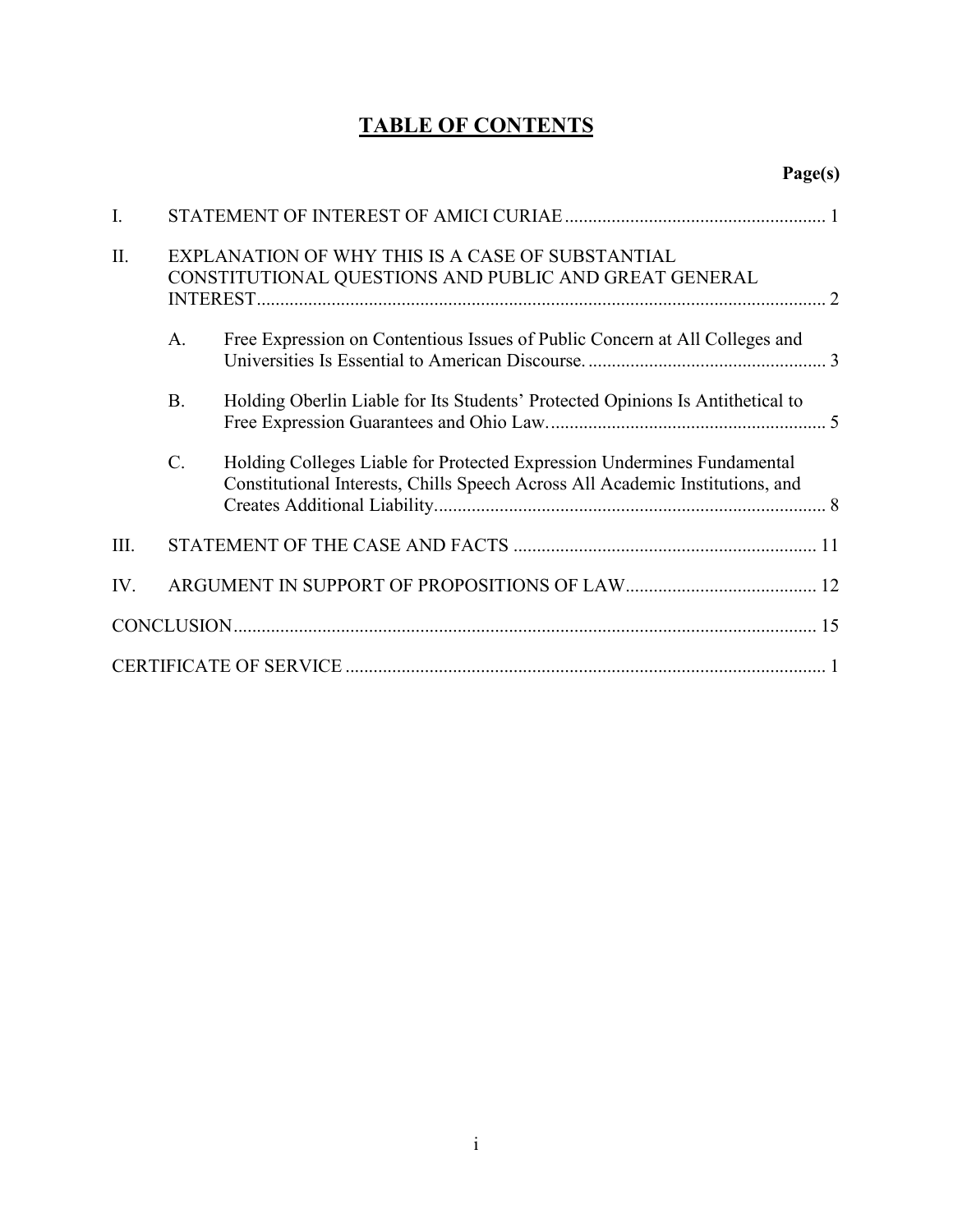# **TABLE OF AUTHORITIES**

# **Cases**

| Bowman v. White,                                                         |
|--------------------------------------------------------------------------|
| Connick v. Myers,                                                        |
| Culberson v. Doan,                                                       |
| Dambrot v. Cent. Mich. Univ.,                                            |
| Ferner v. Toledo-Lucas Cnty. Convention & Visitors Bur., Inc.,           |
| Gibson Bros., Inc. v. Oberlin College,                                   |
| Healy v. James,                                                          |
| Hurley v. Irish-American Gay, Lesbian and Bisexual Grp. of Boston, Inc., |
| Johnson v. Univ. of Cincinnati,                                          |
| Keyishian v. Bd. of Regents of Univ. of State of N.Y.,                   |
| McCafferty v. Newsweek Media Grp., Ltd.,                                 |
| McGlone v. Bell,                                                         |
| Min Li v. Qi Jiang,                                                      |
| Mosholder v. Barnhardt,                                                  |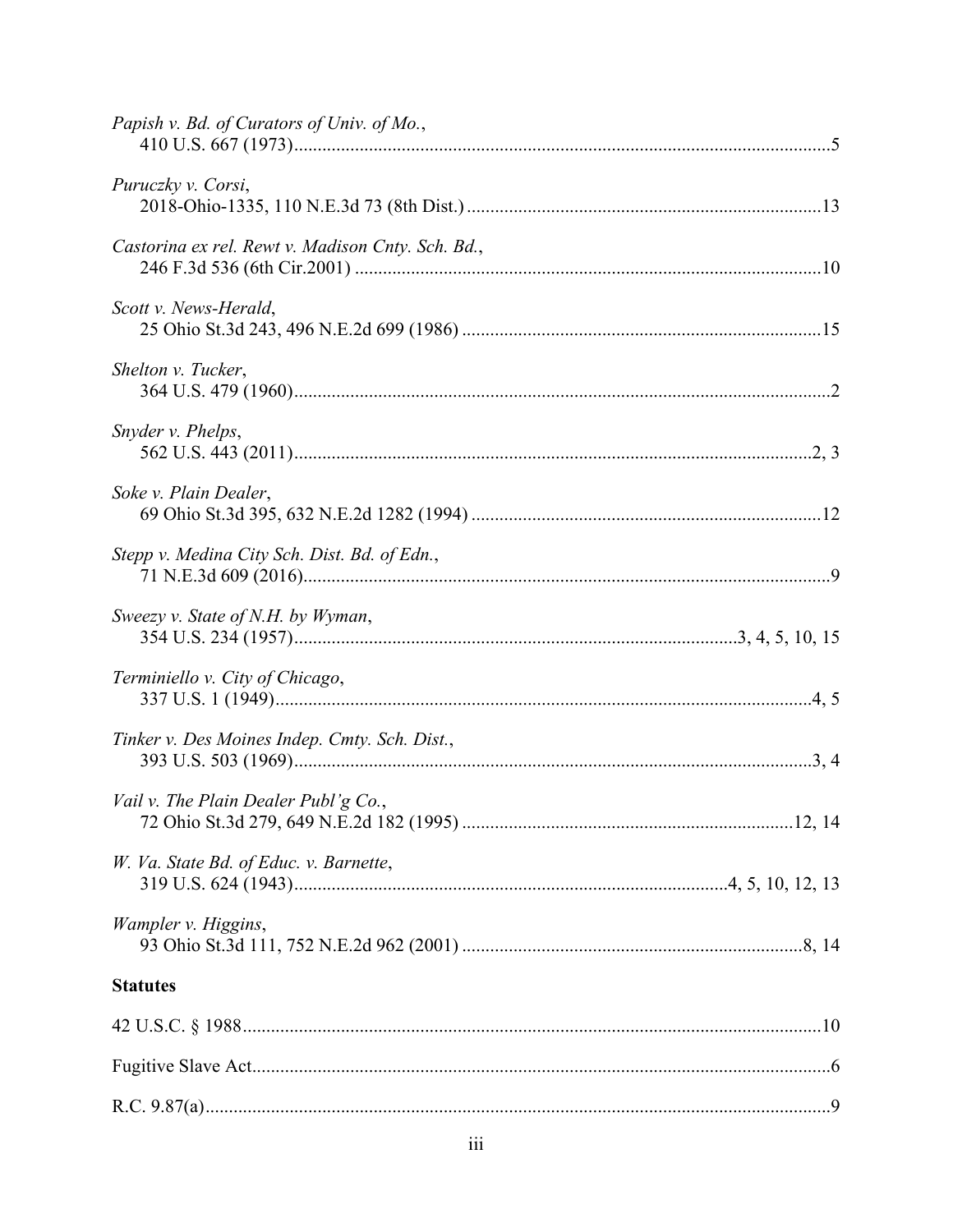| <b>Other Authorities</b>                                                                  |
|-------------------------------------------------------------------------------------------|
|                                                                                           |
| Azhar Majeed, Defying the Constitution the Rise, Persistence, and Prevalence of Campus    |
| Cally L. Waite, The Segregation of Black Students at Oberlin College After Reconstruction |
|                                                                                           |
| FIRE, Spotlight on Speech Codes 2020: The State of Free Speech on Our Nation's Campuses   |
| http://www2.oberlin.edu/stupub/ocreview/archives/1998.05.01/news/activism.html            |
|                                                                                           |
|                                                                                           |
|                                                                                           |
| https://www.thefire.org/resources/spotlight/reports/spotlight-on-speech-codes-2020/9      |
| Malcolm X and Dr. Martin Luther King, Jr. Merredith Collins and Melody R. Waller,         |
|                                                                                           |
|                                                                                           |
|                                                                                           |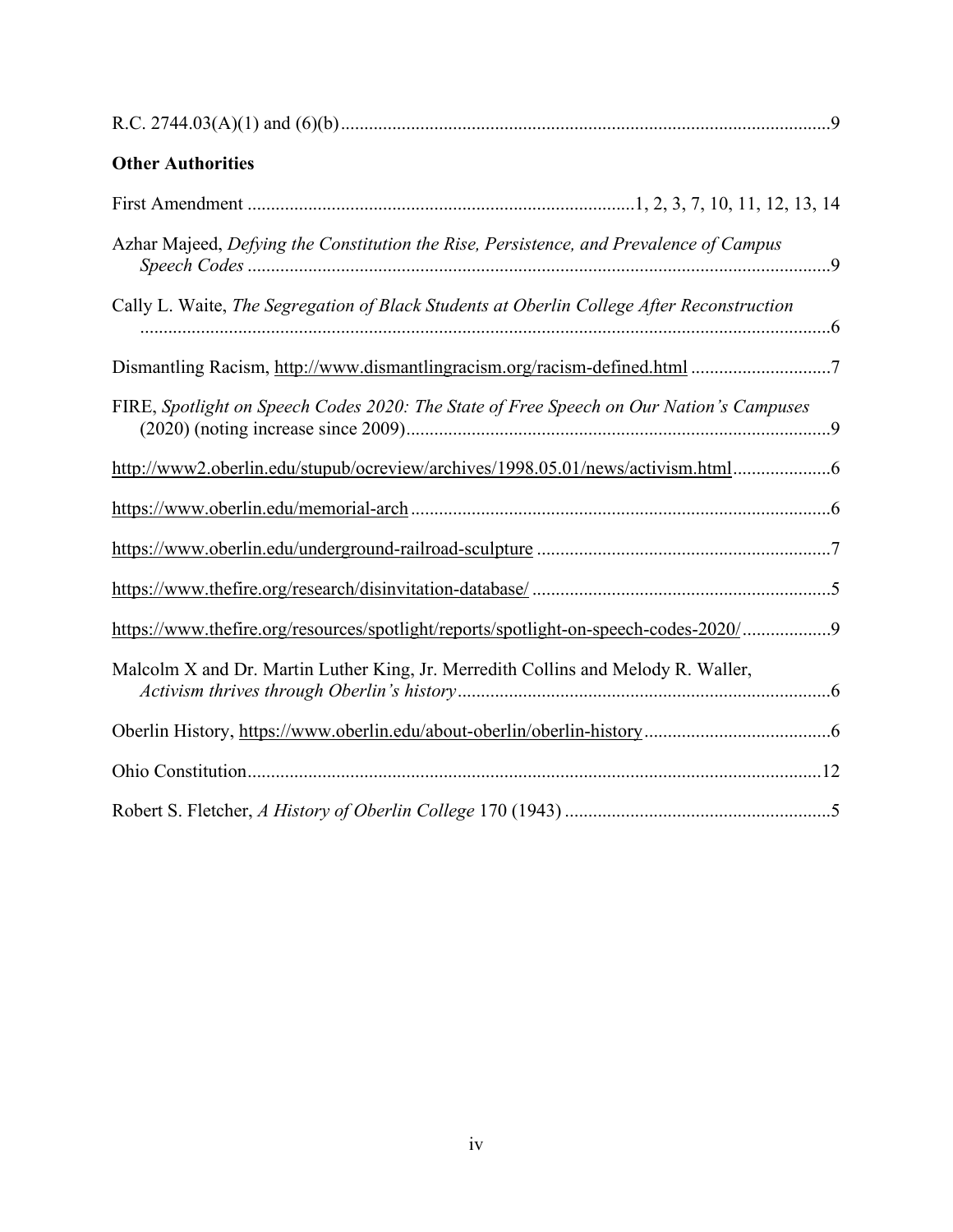#### **I. STATEMENT OF INTEREST OF AMICI CURIAE**

<span id="page-6-0"></span>*Amici curiae* are a collection of nonpartisan, nonprofit organizations dedicated to promoting and protecting civil liberties and free speech, especially for our Nation's institutions of higher education. Each individual amicus curiae's interest is as follows:

<span id="page-6-1"></span>1. National Coalition Against Censorship ("NCAC") is an alliance of more than 50 national non-profit literary, artistic, religious, educational, professional, labor, and civil liberties groups that are united in their commitment to freedom of expression. Since its founding, NCAC has worked to protect the First Amendment rights of artists, authors, students, readers, and the general public. NCAC has a longstanding interest in opposing viewpoint-based censorship and is joining in this brief to urge the Court to preserve the protections of the First Amendment. The views presented in this brief are those of NCAC and do not necessarily represent the views of each of its participating organizations.

2. Defending Rights & Dissent ("DRAD") is a national not-for-profit public education and advocacy organization based in Washington, DC. The mission of the organization is to make real the promise of the Bill of Rights for everyone. DRAD was founded by activists, including civil rights activists, who were persecuted by the infamous House Un-Americans Activities Committee. As a result, while we cherish the entire Bill of Rights, it devotes particular attention to protecting the right to political expression. DRAD strongly supports the rights of people to engage in collective action and political protest to build a more just world. As DRAD know the right to protest is imperative to securing social change, it opposes curtailments and limitations of that right.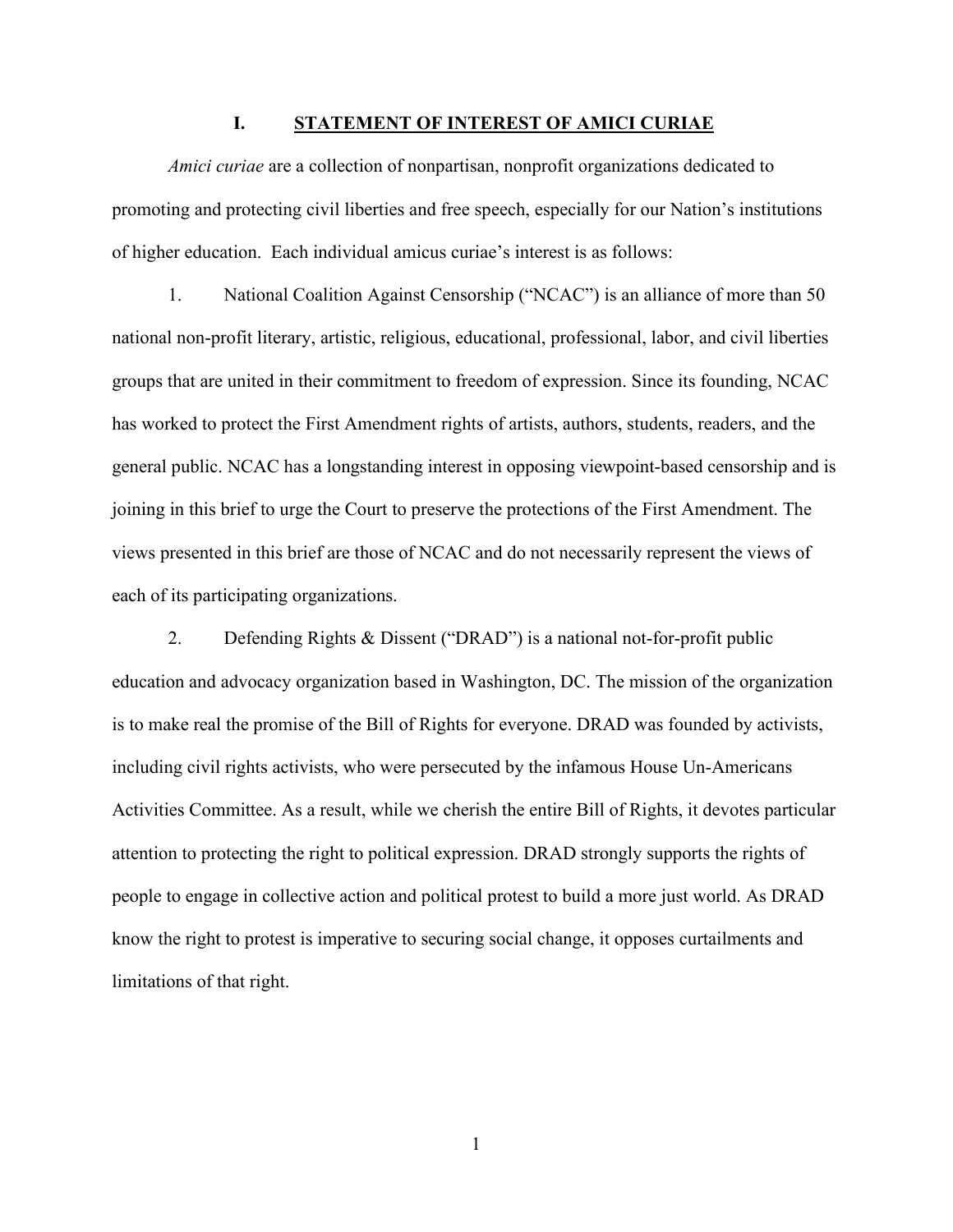# <span id="page-7-0"></span>**II. EXPLANATION OF WHY THIS IS A CASE OF SUBSTANTIAL CONSTITUTIONAL QUESTIONS AND PUBLIC AND GREAT GENERAL INTEREST**

<span id="page-7-3"></span>*Amici curiae* urge this Court to accept Oberlin College's jurisdictional appeal over this case to resolve important conflicts over speech protections under the First Amendment and Ohio law. This case raises substantial constitutional questions, including (A) the essential role free expression on college campuses plays in promoting American discourse on contested issues; (B) the extent of First Amendment protections for Ohio colleges that permit the publication of student opinions on racism; and (C) how significant monetary liability for that underlying student speech undermines First Amendment freedoms by pressuring Ohio colleges to suppress disputed opinions precisely because of their disputed nature.

<span id="page-7-2"></span><span id="page-7-1"></span>This case is also of great public and general interest in Ohio—especially given its connection to a historic state college that has played a critical role in this Nation's civil rights movement. "The vigilant protection of constitutional freedoms is nowhere more vital than in the community of American schools." *Shelton v. Tucker*, 364 U.S. 479, 487 (1960). Thus, the expressive rights of students and educators at all colleges and universities must be cautiously guarded. Consistent with its core educational function of facilitating debate, Oberlin has played a crucial role in America's discussions on equal access to education, racism, and other important issues. Because such "speech on 'matters of public concern' … is 'at the heart of the First Amendment's protection,'" *Snyder v. Phelps*, 562 U.S. 443, 451–52 (2011) (citation omitted), this Court should take up these issues to provide guidance and definitive resolutions for protections of these important rights.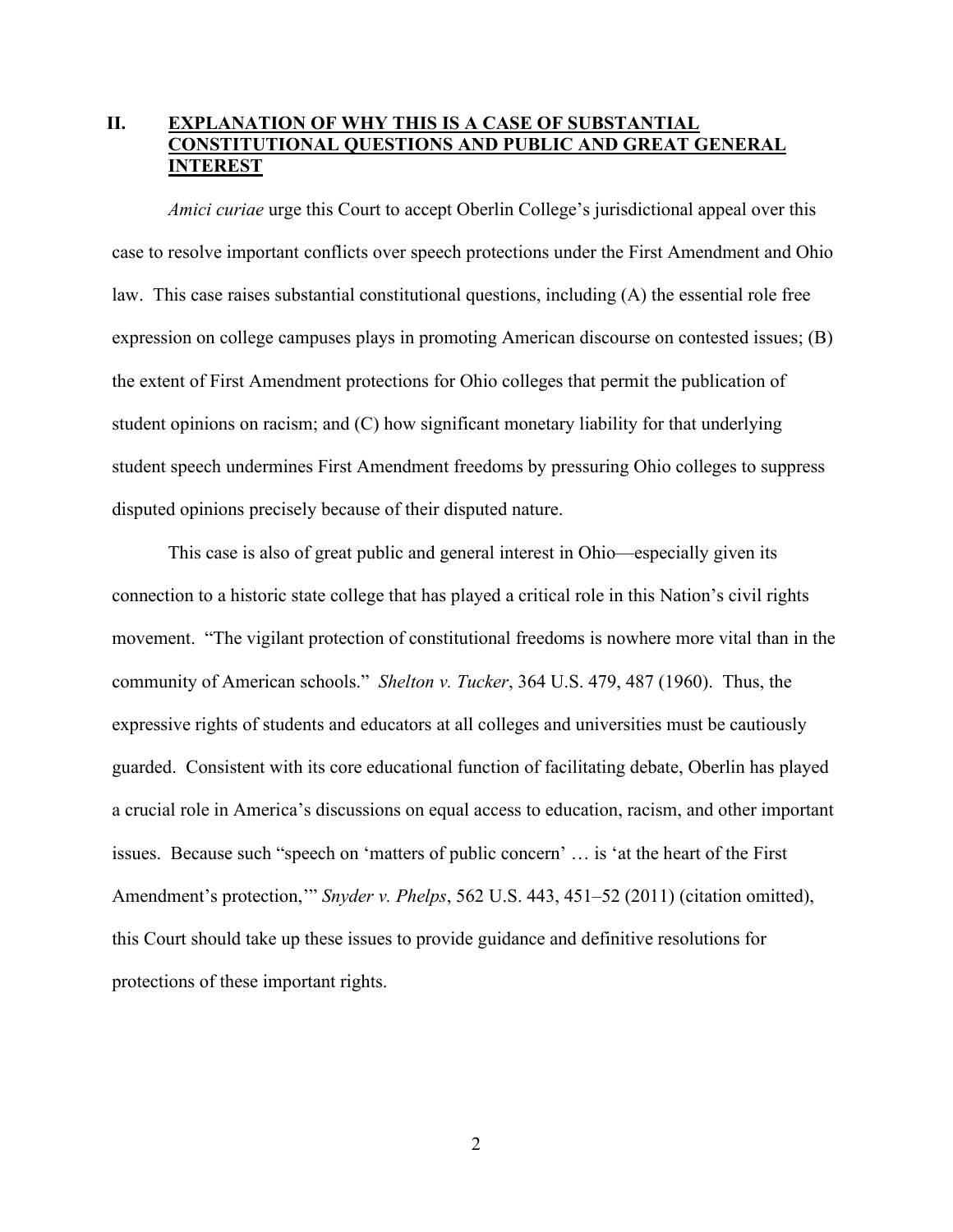## <span id="page-8-6"></span><span id="page-8-3"></span><span id="page-8-1"></span><span id="page-8-0"></span>**A. Free Expression on Contentious Issues of Public Concern at All Colleges and Universities Is Essential to American Discourse.**

The United States Supreme Court has long recognized the First Amendment protects free expression in the form of speech, association, and academic inquiry at colleges and universities. But those protections are not limited to cautiously measured or gracious words only. Instead, controversial speech and disputed opinions on matters of public concern—like whether a local business discriminates against students—plays a necessary role in our national debate on fundamental issues. "Indeed, 'the point of all speech protection … is to shield just those choices of content that in someone's eyes are misguided, or even hurtful.'" *Id.* at 458 (quoting *Hurley v. Irish–American Gay, Lesbian and Bisexual Grp. of Boston, Inc.*, 515 U.S. 557, 574 (1995)). Here, the Gibsons' lawsuit against Oberlin seeks to restrict *student* speech about the grocer's reputation in the community based on meager evidence that Oberlin personnel published those *student* opinions by handing *student-created* flyers to passers-by and by failing to remove a student senate resolution *created and posted by students*. Because such censorship undermines the protections afforded under the First Amendment, this Court should be skeptical of any judgment that vicariously results in trampling so many citizens' rights.

<span id="page-8-5"></span><span id="page-8-4"></span><span id="page-8-2"></span>"The essentiality of freedom in the community of American universities is almost selfevident," *Sweezy v. State of N.H. by Wyman*, 354 U.S. 234, 250 (1957), because America recognizes that "[t]he classroom is peculiarly the 'marketplace of ideas.'" *Keyishian v. Bd. of Regents of Univ. of State of N. Y.*, 385 U.S. 589, 603 (1967). As a result, "[o]ur Nation is deeply committed to safeguarding academic freedom" in universities—recognized as "a special concern of the First Amendment." *See id.* at 603. *See also Tinker v. Des Moines Indep. Cmty. Sch. Dist.*, 393 U.S. 503, 506 (1969) ("First Amendment rights, applied in light of the special characteristics of the school environment, are available to teachers and students."). Admittedly, a private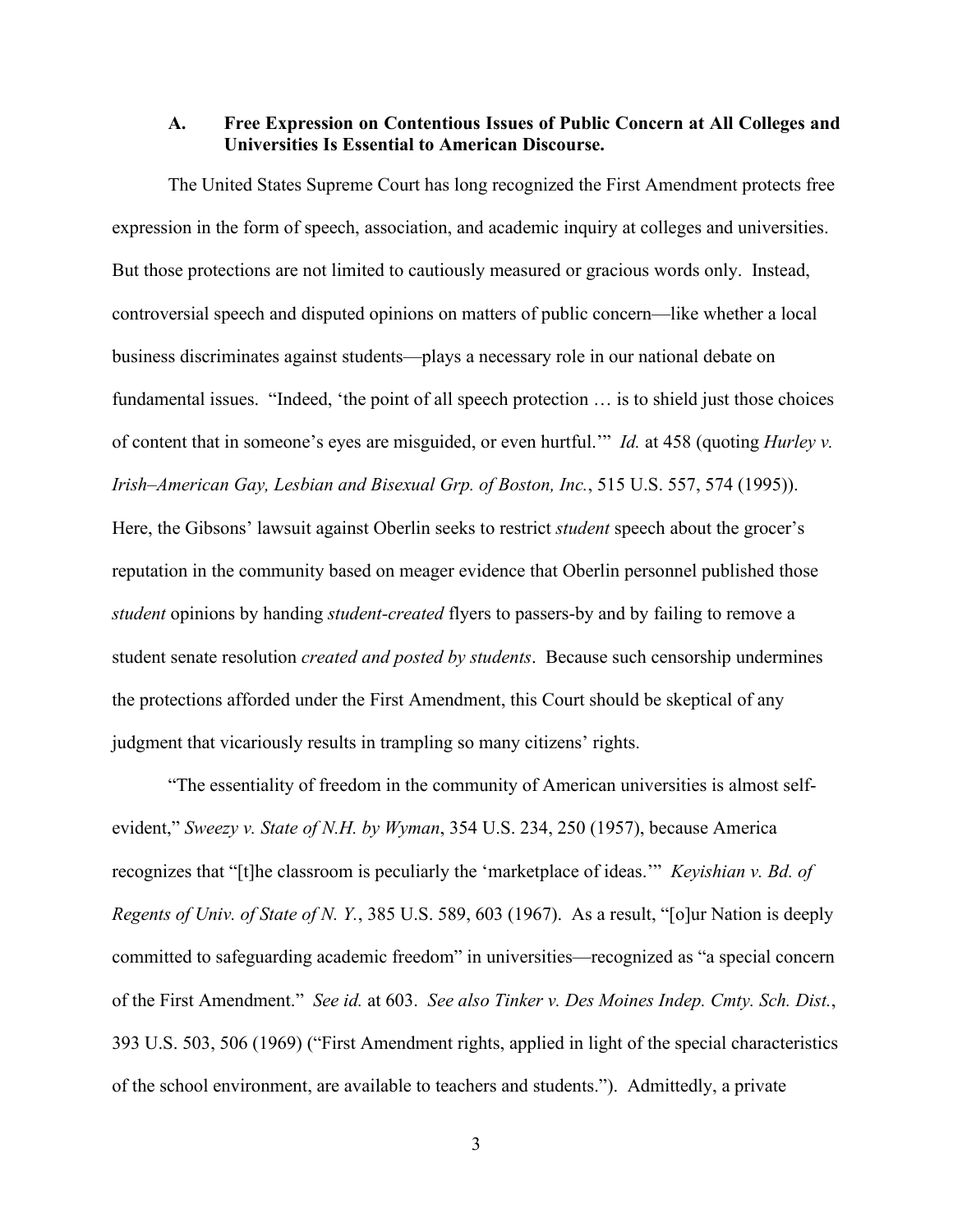college like Oberlin is not a state actor governed by the Constitution; however, the same constitutional *principles* apply to its faculty and student speech.

<span id="page-9-0"></span>Educational leaders and faculty in American universities play a vital role in our democracy. The United States Supreme Court has even stated that "[t]o impose *any* strait jacket upon the intellectual leaders in our colleges and universities would *imperil the future of our Nation*." *Sweezy*, 354 U.S. at 250 (emphasis added). Courts are admonished to "scrupulous[ly] protect[]" educators' constitutional freedoms lest we "strangle the free mind at its source and teach youth to discount important principles of our government as mere platitudes." *W. Va. State Bd. of Educ. v. Barnette*, 319 U.S. 624, 637 (1943). So regardless of the institution's funding, this Court should extend those same protections and constitutional principles to all educational institutions that provide a stage for student and educator debate.

<span id="page-9-3"></span>Contentious speech on all viewpoints across the political spectrum—which often creates unrest and offends others—is critical to the education of informed citizens in our Republic. "Any word spoken … on the campus[] that deviates from the views of another person may start an argument or cause a disturbance. But our Constitution says we must take this risk, and our history says that it is this sort of hazardous freedom—this kind of openness—that is the basis of our national strength and of the independence and vigor of Americans who grow up and live in this relatively permissive, often disputatious, society." *Tinker*, 393 U.S. at 508–09 (citation omitted).

<span id="page-9-2"></span><span id="page-9-1"></span>In reality, "a *function* of free speech under our system of government is to *invite* dispute," *Terminiello v. City of Chicago*, 337 U.S. 1, 4 (1949) (emphasis added). This is especially true for "provocative and challenging" matters of public concern like racism and criminal justice reform. Discussion about those issues, as here, "may strike at prejudices and preconceptions and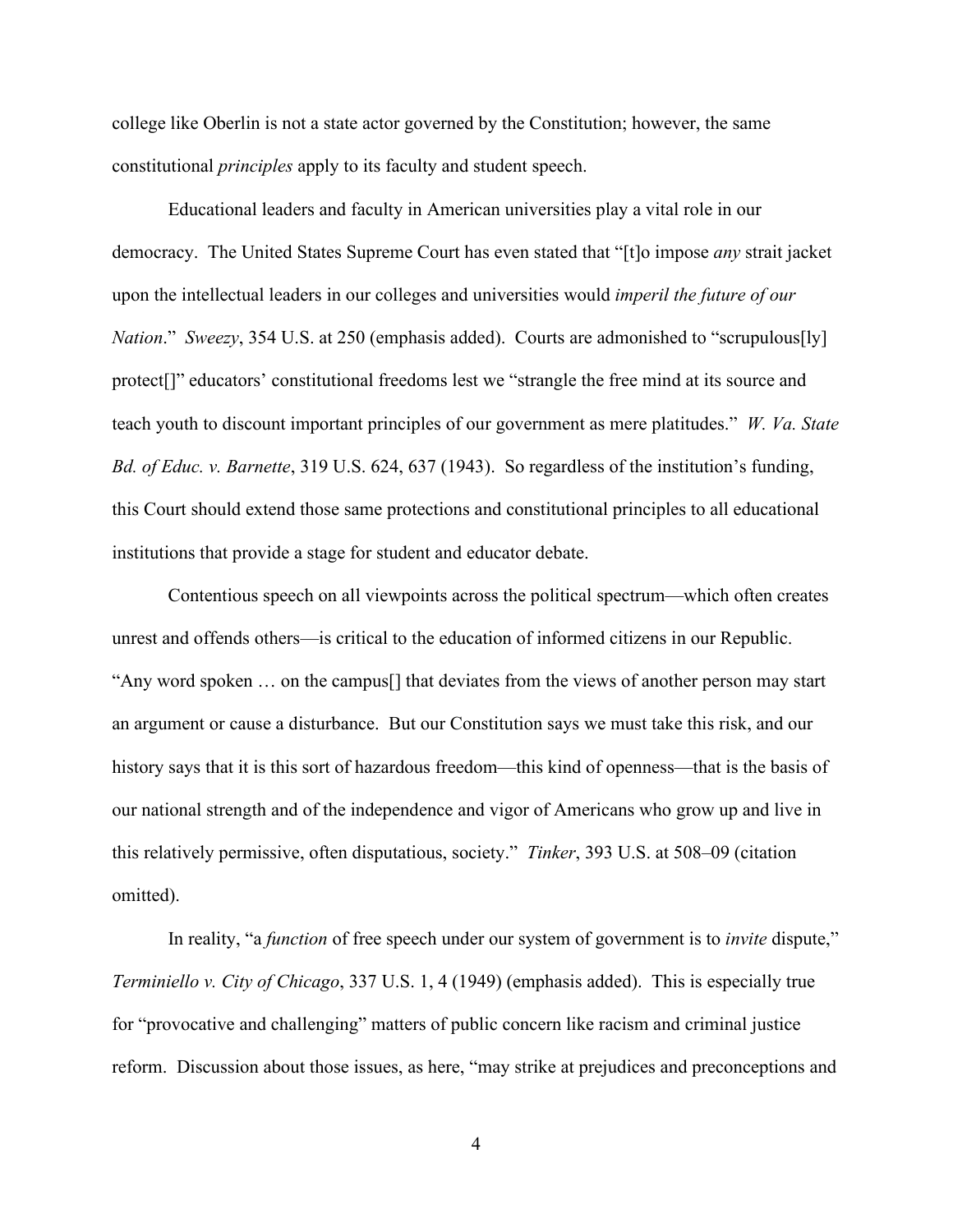<span id="page-10-4"></span>have profound unsettling effects as it presses for acceptance of an idea." *Id.* But regardless of the outcome, speech about these topics "best serve[s] its high purpose when it induces a condition of unrest, creates dissatisfaction with conditions as they are, or even stirs people to anger." *See id.* "Indeed, in times of great national discussion, such as during the height of the Vietnam War or the debate over the war in Iraq, college campuses serve as a stage for societal debate." *Bowman v. White*, 444 F.3d 967, 979 (8th Cir.2006). Unfortunately, controversial campus speech that spans the political spectrum is under attack. *See* Foundation for Individual Rights in Education (FIRE), *Disinvitation Database* (tracking speaker disinvitations both from the Left and from the Right)[.](#page-10-8)<sup>1</sup>

<span id="page-10-3"></span><span id="page-10-1"></span>For all universities—as incubators of ideas and solutions—an invitation to engage in open dialogue means that "[t]eachers and students must always remain free to inquire, to study and to evaluate, to gain new maturity and understanding." *Sweezy*, 354 U.S. at 250. "[O]therwise our civilization will stagnate and die," *id.*, and "[t]hose who begin coercive elimination of dissent soon find themselves exterminating dissenters" because "[c]ompulsory unification of opinion achieves only the unanimity of the graveyard." *Barnette*, 319 U.S. at 641. For state universities, "the mere dissemination of ideas—no matter how offensive to good taste—. . . may not be shut off in the name alone of 'conventions of decency.'" *Papish v. Bd. of Curators of Univ. of Mo.*, 410 U.S. 667, 670 (1973).

## <span id="page-10-7"></span><span id="page-10-5"></span><span id="page-10-2"></span><span id="page-10-0"></span>**B. Holding Oberlin Liable for Its Students' Protected Opinions Is Antithetical to Free Expression Guarantees and Ohio Law.**

Established in 1833, Oberlin was the first college in America to admit students "irrespective of color"—thirty years before the Nation would abolish slavery. Robert S.

<span id="page-10-8"></span><span id="page-10-6"></span><sup>&</sup>lt;sup>1</sup> [https://www.thefire.org/research/disinvitation-database/.](https://www.thefire.org/research/disinvitation-database/)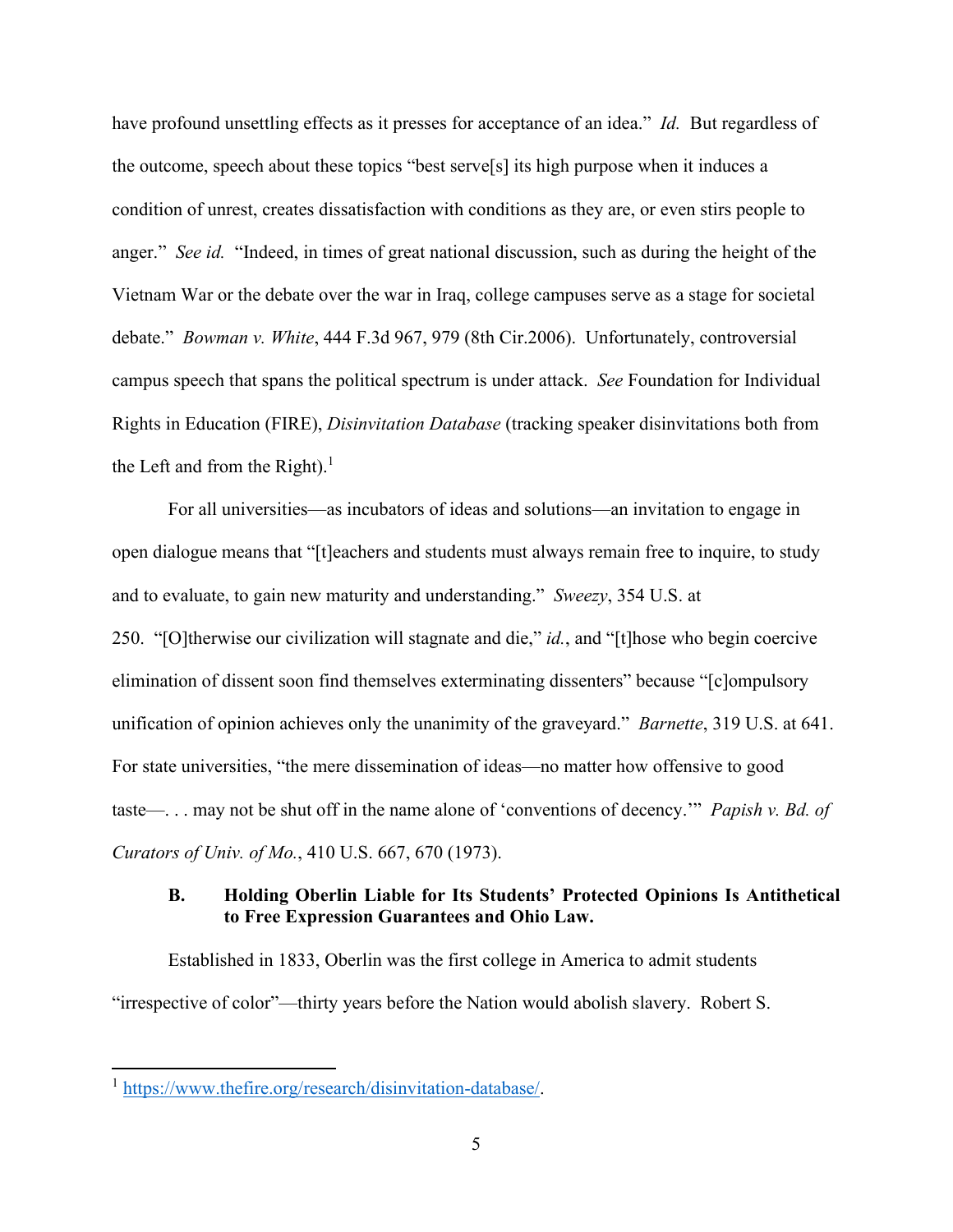<span id="page-11-5"></span>Fletcher, *A History of Oberlin College* 170 (1943). Two years later, Oberlin again made U.S. history when it allowed four women to enroll as full-time students for the first time ever. *See*  Oberlin History, [https://www.oberlin.edu/about-oberlin/oberlin-history.](https://www.oberlin.edu/about-oberlin/oberlin-history) Twenty years later, Oberlin was already established as the Nation's preeminent progressive college when it conferred a bachelor's degree on America's first black female college graduate, Mary Jane Patterson. *Id.* Unsurprisingly, many in Ohio took issue with the school's administration and its permissive stance towards integration. In 1858, a group of locals was jailed for rescuing a fugitive slave in violation of the Fugitive Slave Act during the "Oberlin-Wellington Rescue"—an event widely believed to have set the American Civil War in motion. *Id.* 

<span id="page-11-4"></span><span id="page-11-1"></span><span id="page-11-0"></span>Oberlin's founders—already distinguished sponsors of equal access to education—freely exercised their rights to speak on issues like slavery, racism, and other matters of public concern. *See* Cally L. Waite, *The Segregation of Black Students at Oberlin College After Reconstruction*, 41 Hist. Educ. Q. 344, 344-46 (2001) (noting that Oberlin was referenced 352 times by 1865 in the famous abolitionist newspaper, *The Liberator*). Keeping with this tradition, Oberlin's MemorialArch<sup>2</sup> became a rallying point during the civil rights movement in the  $1960s$ —hosting rallies led by Malcolm X and Dr. Martin Luther King, Jr. Merredith Collins and Melody R. Waller, *Activism thrives through Oberlin's history*, The Oberlin Review (May 1, 1995).[3](#page-11-7) Unsurprisingly, Oberlin set the scene for "a great deal of intellectual discussion" about civil rights, racism, and "talk about the method of protest" during the Civil Rights movement. *See id.* (quoting Professor James Walsh). As a result of these policies and events, the Arch and

<span id="page-11-6"></span><span id="page-11-3"></span><sup>2</sup> [https://www.oberlin.edu/memorial-arch.](https://www.oberlin.edu/memorial-arch)

<span id="page-11-7"></span><span id="page-11-2"></span><sup>3</sup> [http://www2.oberlin.edu/stupub/ocreview/archives/1998.05.01/news/activism.html.](http://www2.oberlin.edu/stupub/ocreview/archives/1998.05.01/news/activism.html)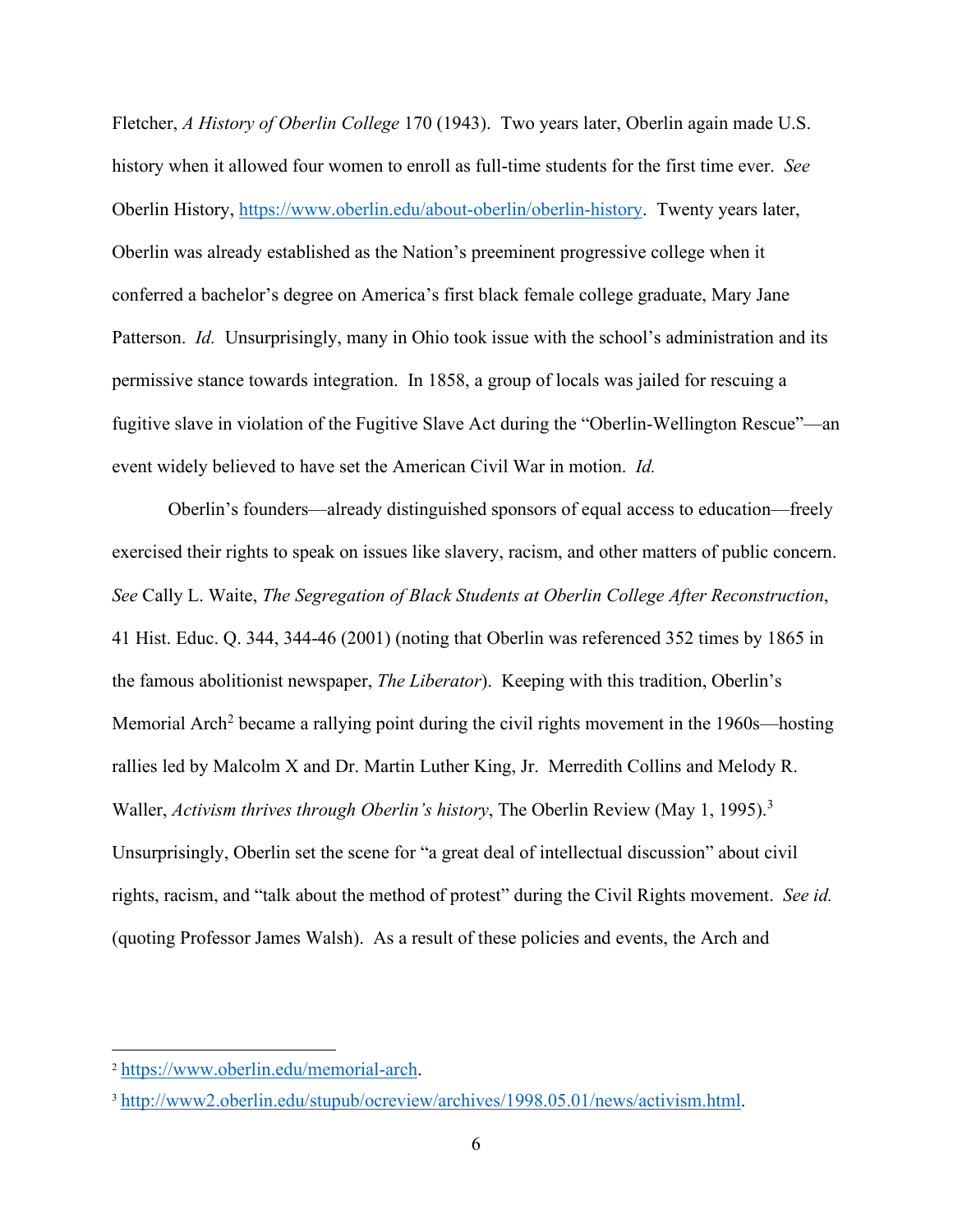UndergroundRailroad Sculpture<sup>4</sup> are well-known locations in the community for speech on racism and civil rights.

<span id="page-12-0"></span>As with any historical organization that defied early norms, Oberlin's educators, administrators, students, and surrounding community, are well aware of the role that the College played in shaping American history. Some students and faculty likely *sought* out Oberlin to contribute to its discussions about slavery, racism, and civil rights. For them, whether a nearby store that is well-known to Oberlin discriminates against members of Oberlin's community is a matter of great public concern that affects their educational experience—and a potential issue to bring to the national dialogue of racism. *See Connick v. Myers*, 461 U.S. 138, 146 (1983) (a matter of public concern is a "matter of political, social, or other concern to the community"). Regardless of whether others would agree with students who claim to have experienced racism at the hands of a well-known business, the First Amendment requires colleges and communities to permit those opinions. The Court of Appeal's opinion disregards Oberlin's role in early national debates and the local community over race; instead, penalizing Oberlin for permitting its students to exercise their expressive rights based on their own subjective opinion.

<span id="page-12-2"></span><span id="page-12-1"></span>As shown through recent years' contentious national debates surrounding race, accounts of racism and discrimination are often interpreted based on a number of subjective factors. *See*  Dismantling Racism, [http://www.dismantlingracism.org/racism-defined.html.](http://www.dismantlingracism.org/racism-defined.html) Individuals from various ethnic, age, and socioeconomic backgrounds may have vastly different opinions on what constitutes a racist act or discriminatory comment. Accordingly, where the conduct at issue is subject to varying reasonable interpretations, no concrete definition of what constitutes racist conduct can be ascertained and accusations of racist behavior are inherently subjective. *See* 

<span id="page-12-4"></span><span id="page-12-3"></span><sup>4</sup> [https://www.oberlin.edu/underground-railroad-sculpture.](https://www.oberlin.edu/underground-railroad-sculpture)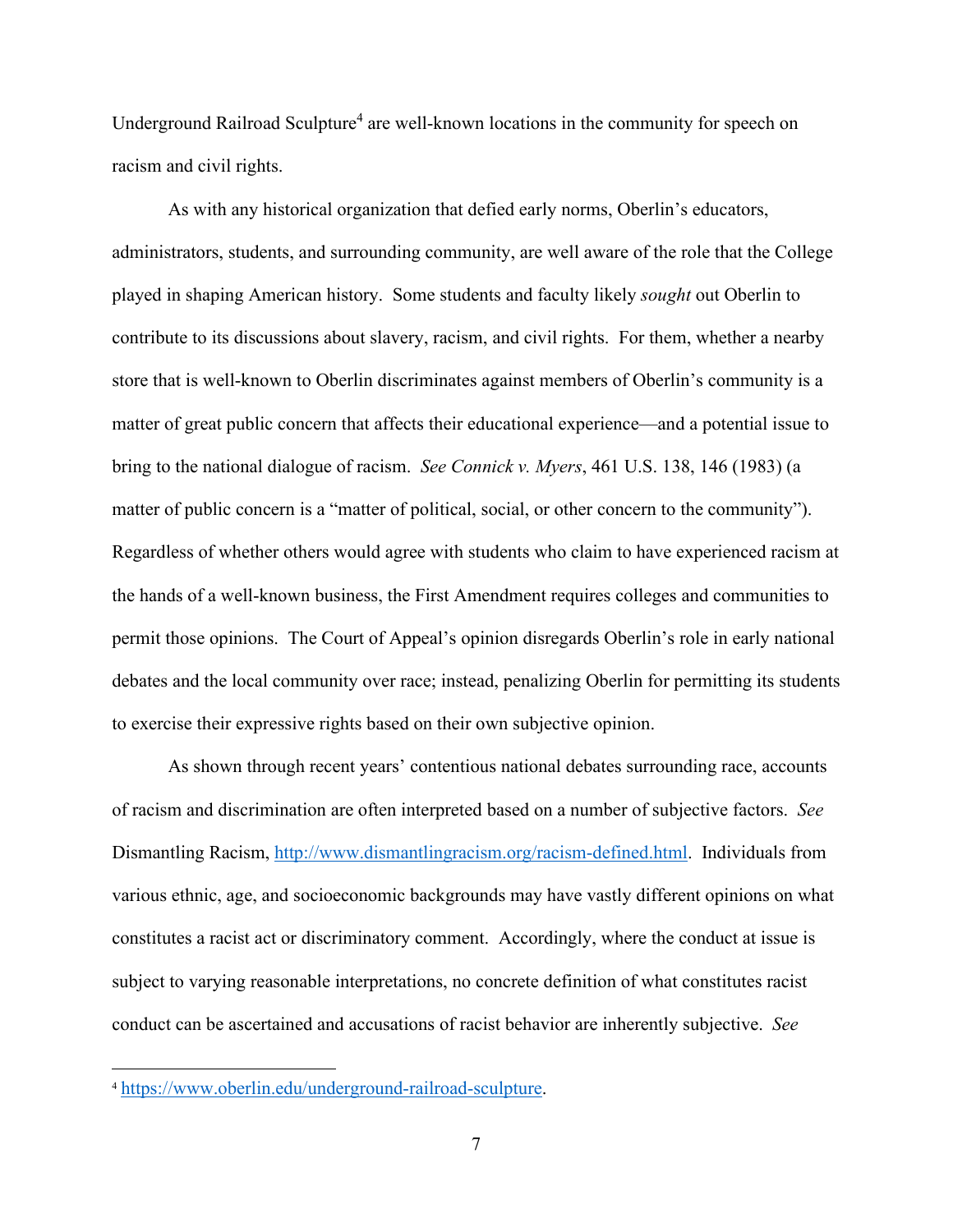<span id="page-13-2"></span>*Wampler*, 752 N.E.2d at 962 ("statements which are 'loosely definable' or 'variously interpretable' cannot in most contexts support an action for defamation"). Consistent with this principle, the Third Circuit recently held that allegations of racism are protected opinion where they are understood as an interpretation of events by the listeners and given the surrounding context. *McCafferty v. Newsweek Media Grp., Ltd.*, 955 F.3d 352, 357–58 (3d Cir.2020) (phrase "defending raw racism and sexual abuse" is protected opinion in light of the context).

## <span id="page-13-1"></span><span id="page-13-0"></span>**C. Holding Colleges Liable for Protected Expression Undermines Fundamental Constitutional Interests, Chills Speech Across All Academic Institutions, and Creates Additional Liability.**

Antithetical to those constitutional and historical underpinnings, affirming Oberlin's liability herewill also chill all student and educator expression across Ohio. If the Court of Appeals is affirmed under these circumstances, universities and colleges across the State will undoubtedly over-restrict speech as a result for two reasons. First, the astronomical increase in educational institutions' potential liability based on others' potentially problematic speech. Second, private colleges—who are not constitutionally required to protect speech—will be perversely incentivized to avoid a similar fate through increased restrictions on expression. Because affirming such potential liability will inevitably lead to more censorship, more litigation, and undermining the value of academic freedom and student discourse, the secondary implications of liability also weigh heavily in favor of reversing.

*First,* if the judgment against Oberlin is affirmed, the Court's ruling will pressure all higher education institutions in Ohio—public and private—to avoid liability risks and, in doing so, take steps to suppress students' and teachers' potentially problematic speech. For private colleges, the motivation to increase restrictions will be obvious: to avoid liability based on even *arguably* false speech by students or faculty, whether it be student protests on race issues,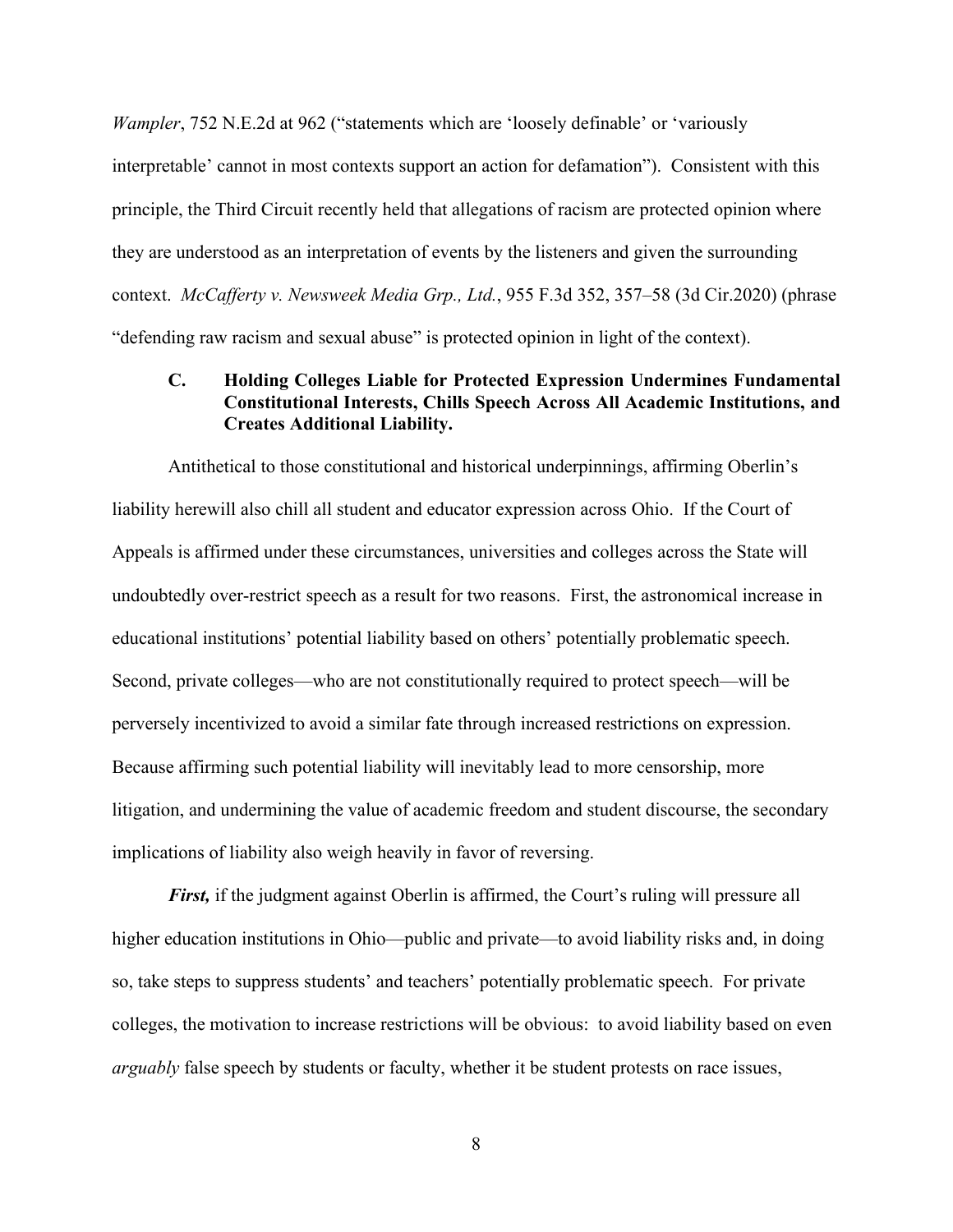conservative guest speakers, or any other forms of speech that some consider controversial. Given the prospective cost in terms of attorneys' fees, settlements, and judgments, those colleges will try to restrain any divisive student speech in case they might be deemed to have assisted in some minor way.

<span id="page-14-4"></span><span id="page-14-3"></span><span id="page-14-1"></span><span id="page-14-0"></span>Although Ohio public universities are generally, "as an arm of the State, immune from suit under the Eleventh Amendment," *Johnson v. Univ. of Cincinnati*, 215 F.3d 561, 571 (6th Cir.2000), a compelling financial motivation still pressures them to avoid liability for infringing students' rights. State employees—who are indemnified by Ohio, *see* R.C. 9.87(a)—abuse any immunity privilege when their conduct can "be described as malicious, reckless, or bad faith." *Culberson v. Doan*, 125 F. Supp. 2d 252, 283 (S.D.Ohio 2000) (citing R.C. 2744.03(A)(1) and (6)(b)). Because an employee's intent is a factual issue, Ohio's state universities will still bear the high costs of defending lawsuits through trial based on little more than allegations that the privilege *may* have been abused. *See, e.g.*, *id.* (denying summary judgment based on factual issue of abuse of privilege); *Stepp v. Medina City Sch. Dist. Bd. of Edn.*, 71 N.E.3d 609, 619 (2016) (same). Accordingly, even the specter of Oberlin-like liability or litigation costs will cause all colleges and universities to scrutinize their own students' expressive conduct.

<span id="page-14-6"></span><span id="page-14-2"></span>Universities and colleges are already forced to deal with speech that necessarily occurs in an academic setting. Unfortunately, most American colleges have at least one policy that expressly or implicitly restricts constitutionally protected speech as a result. *See* FIRE, *Spotlight on Speech Codes 2020: The State of Free Speech on Our Nation's Campuses*, at 2, 17 (2020) (noting increase since 2009[\)](#page-14-8)<sup>5</sup>; *see also* Azhar Majeed, *Defying the Constitution the Rise*, *Persistence, and Prevalence of Campus Speech Codes*, 7 Geo. J.L. & Pub. Pol'y 481 (2009).

<span id="page-14-8"></span><span id="page-14-7"></span><span id="page-14-5"></span><sup>5</sup> [https://www.thefire.org/resources/spotlight/reports/spotlight-on-speech-codes-2020/.](https://www.thefire.org/resources/spotlight/reports/spotlight-on-speech-codes-2020/)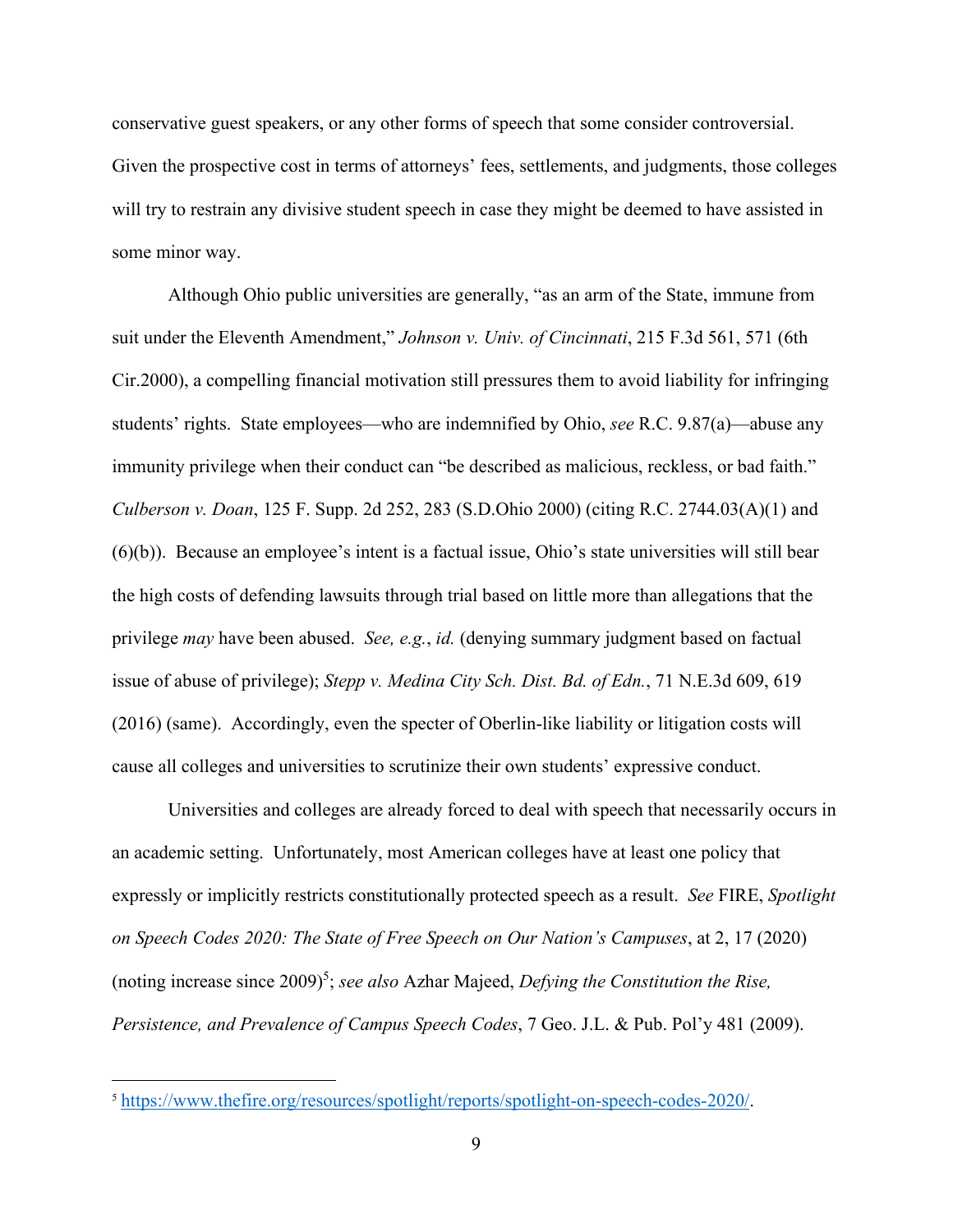<span id="page-15-4"></span><span id="page-15-3"></span>But any increased restrictions on expression in the academic setting caused by concerns over liability, however minor, still undermine the inherent value of diverse discourse in higher education. *See Barnette*, 319 U.S. at 641–42; *Sweezy*, 354 U.S. at 250. And even if properly narrowed, a university's restriction of *any* constitutionally protected student expression chills *all* student speech by encouraging individuals to disengage versus subjecting themselves to possible expulsions or dismissal.

<span id="page-15-6"></span><span id="page-15-5"></span>Further, speech codes invite significant costly lawsuits by students and faculty seeking to vindicate their First Amendment rights—with the additional possibility of attorneys' fees against public institutions. *See* 42 U.S.C. § 1988. So, in addition to the distraction from their primary purpose, universities are opened up to potential financial liability on two fronts: from those who claim they failed to stop offensive speech and those who claim their own speech has been restricted. Placed between a rock and a hard place, public universities are especially likely to respond by imposing and defending unconstitutional regulations or risk losing funding. *See, e.g.*, *McGlone v. Bell*, 681 F.3d 718, 733 (6th Cir.2012); *Castorina ex rel. Rewt v. Madison Cnty. Sch. Bd.*, 246 F.3d 536, 544 (6th Cir.2001); *Dambrot v. Cent. Mich. Univ.*, 55 F.3d 1177 (6th Cir.1995). In doing so, students thereby learn that vocal dissent will be subdued or eliminated by official government-funded resistance. Liability under these circumstances encourages more speech codes, which themselves lead to more litigation and added costs for Ohio's taxpayers.

<span id="page-15-2"></span><span id="page-15-1"></span><span id="page-15-0"></span>**Second,** if the First Amendment's protections do not extend to Oberlin's "speech" here, private colleges will be specifically encouraged to restrict and punish unpopular speech fundamentally altering the fair and balanced treatment of First Amendment protections for those at public and private universities. Placed in Oberlin's unenviable shoes, a public university in Ohio cannot terminate its employees based on the same speech relating to an issue of public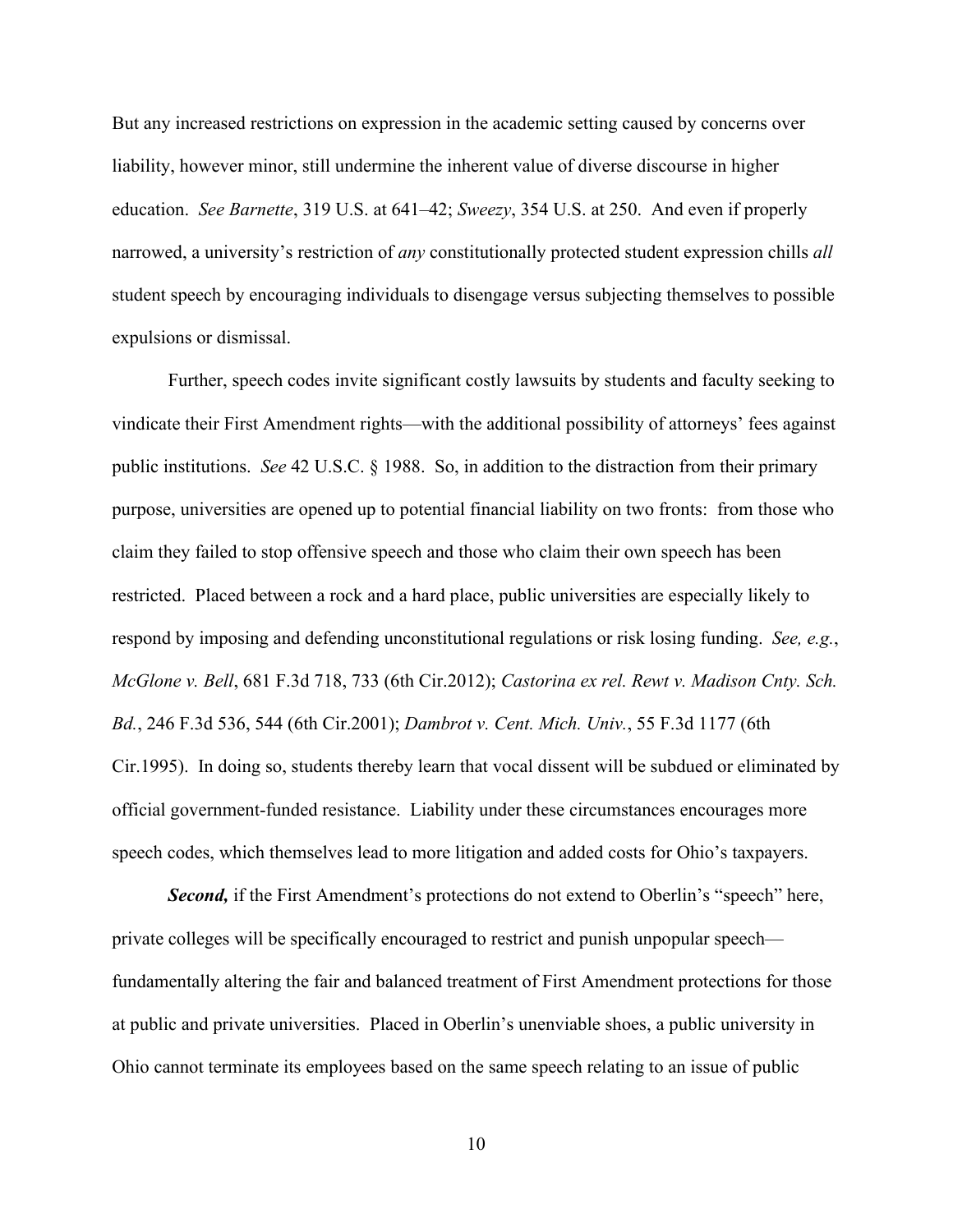concern. According to well-established law, even where the Ohio public employee's speech is itselflikely racist<sup>6</sup> or includes defamatory per se allegations of illegal activity,<sup>7</sup> a university "may not restrict speech or association simply because it finds the views expressed by any group to be abhorrent." *Healy v. James*, 408 U.S. 169, 187–88 (1972) (emphasis added).

<span id="page-16-1"></span>Private colleges, however, can and would undoubtedly punish any students or employees to forestall or vindicate their own similar judgment. Specifically, any potential liability here would motivate private colleges to (1) condition or limit their recognition of expressive rights, (2) investigate, suppress, and punish expression even *alleged* to be defamatory, and (3) close expressive forums to avoid the possibility of defamatory or offensive expression—regardless of whether the speaker is espousing "conservative" or "liberal" viewpoints. The dichotomy created by such diverse treatment of educational institutions' rights and the freedom "to inquire" will alter academia. Because violations of constitutional rights have drastic implications, the lower courts' disregard for fundamental freedoms is clear error. Accordingly, this Court should grant review of an opinion that creates such jurisprudential conflict and displays a manifest indifference for the constitutional rights of all Ohio students, educators, and educational institutions.

### <span id="page-16-0"></span>**III. STATEMENT OF THE CASE AND FACTS**

<span id="page-16-4"></span>Amici incorporate the Statement of the Case and Facts submitted by Oberlin.

<span id="page-16-5"></span><span id="page-16-2"></span><sup>6</sup> *See Min Li v. Qi Jiang*, 38 F. Supp. 3d 870, 873 (N.D.Ohio 2014) (teacher's speech protected where she "described herself as hating the 'little runts' from 'deep in her bones'" and sent an "email urg[ing] the recipients to not 'buy any Japanese products from [then] on'").

<span id="page-16-6"></span><span id="page-16-3"></span><sup>7</sup> *See Mosholder v. Barnhardt*, 679 F.3d 443, 446 (6th Cir.2012) (school violated teacher's First Amendment rights by retaliating against her after she alleged that the local detention center's management allowed inmates to associate with gangs through their lyrics during approved rap competition).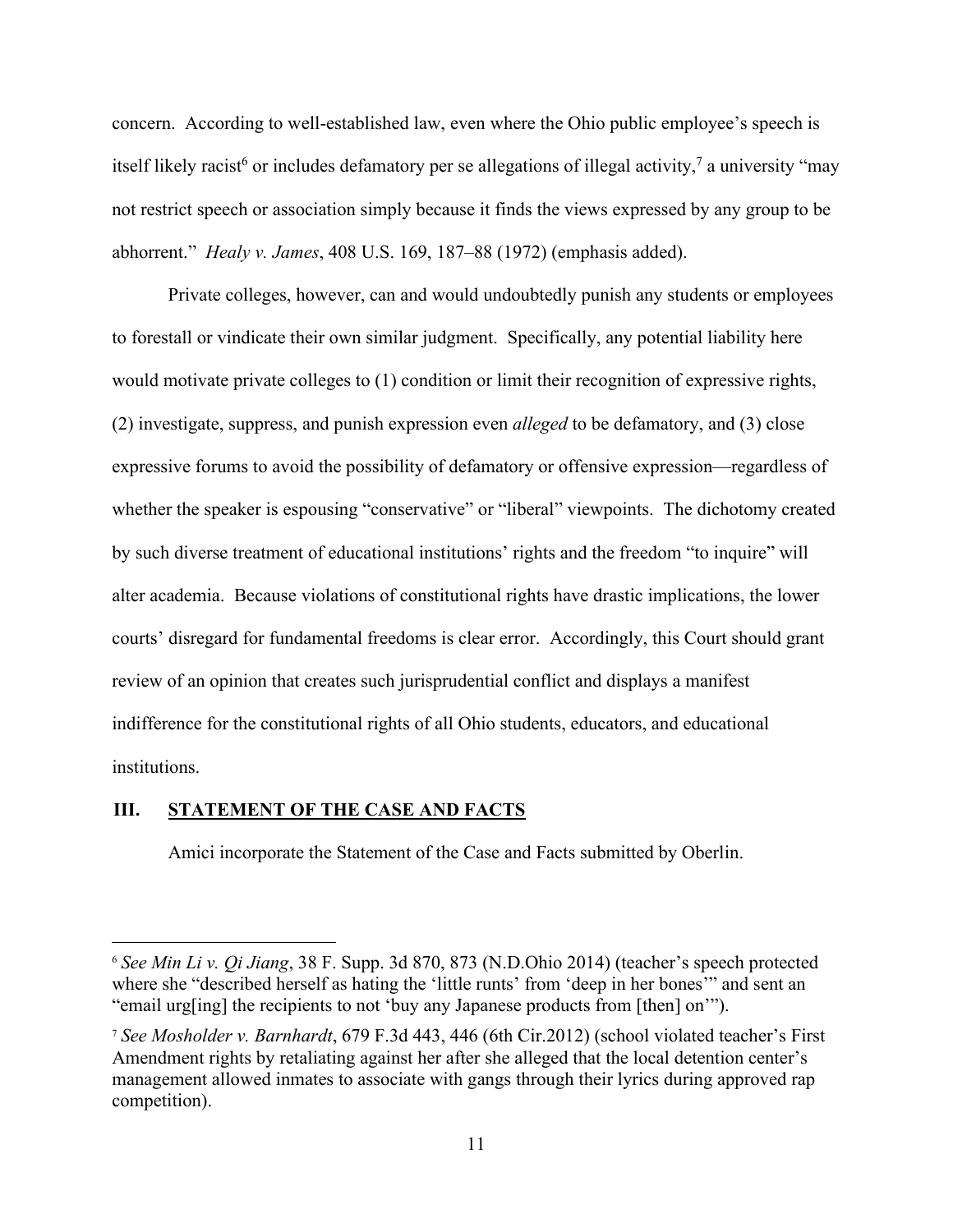#### <span id="page-17-0"></span>**IV. ARGUMENT IN SUPPORT OF PROPOSITIONS OF LAW**

<span id="page-17-4"></span>**PROPOSITION OF LAW NO. I:** The First Amendment protects private and public universities alike from requirements to mandate viewpoint restrictions on student speech.

The First Amendment's historical and prudential protections for discourse are not only limited to public universities. Regardless of a school's funding source, "[w]e can have intellectual individualism and the rich cultural diversities that we owe to exceptional minds only at the price of occasional eccentricity and abnormal attitudes." *Barnette*, 319 U.S. at 641–42. Most importantly, the law recognizes that contentious speech is the exact reason for such protections; the "freedom to differ is not limited to things that do not matter much. That would be a mere shadow of freedom. The test of its substance is the right to differ as to things that touch the heart of the existing order." *Id.* In Ohio, recognition of the importance of protecting expressive rights has meant that "[t]he right to sue for damage to one's reputation pursuant to state law is not absolute" but "is encumbered by the First Amendment." *Soke v. Plain Dealer*, 69 Ohio St.3d 395, 397, 632 N.E.2d 1282, 1283 (1994). Moreover, the Ohio Constitution provides broader protection for opinions than the First Amendment. *See Vail v. The Plain Dealer Publ'g Co.*, 72 Ohio St.3d 279, 281, 649 N.E.2d 182 (1995).

<span id="page-17-6"></span><span id="page-17-5"></span><span id="page-17-3"></span><span id="page-17-2"></span><span id="page-17-1"></span>Despite ostensibly seeking to hold Oberlin liable for its conduct, the Gibsons' lawsuit seeks to mandate viewpoint restrictions on students' speech. The Court of Appeals concluded that "the sole focus of this appeal is on the separate conduct of Oberlin" and its personnel "that allegedly caused damage to the Gibsons, not on the First Amendment rights of individuals to voice opinions or protest." *Gibson Bros., Inc. v. Oberlin College*, 9<sup>th</sup> Dist. Nos. 19CA011563, 20CA011632, 2022-Ohio-1079 ("Appellate Ruling") ¶ 3. Yet the speech at issue was created and published by students, and the alleged harm to Gibsons was caused primarily by student speech—only a sliver of which was allegedly published *again* by Oberlin employees. The only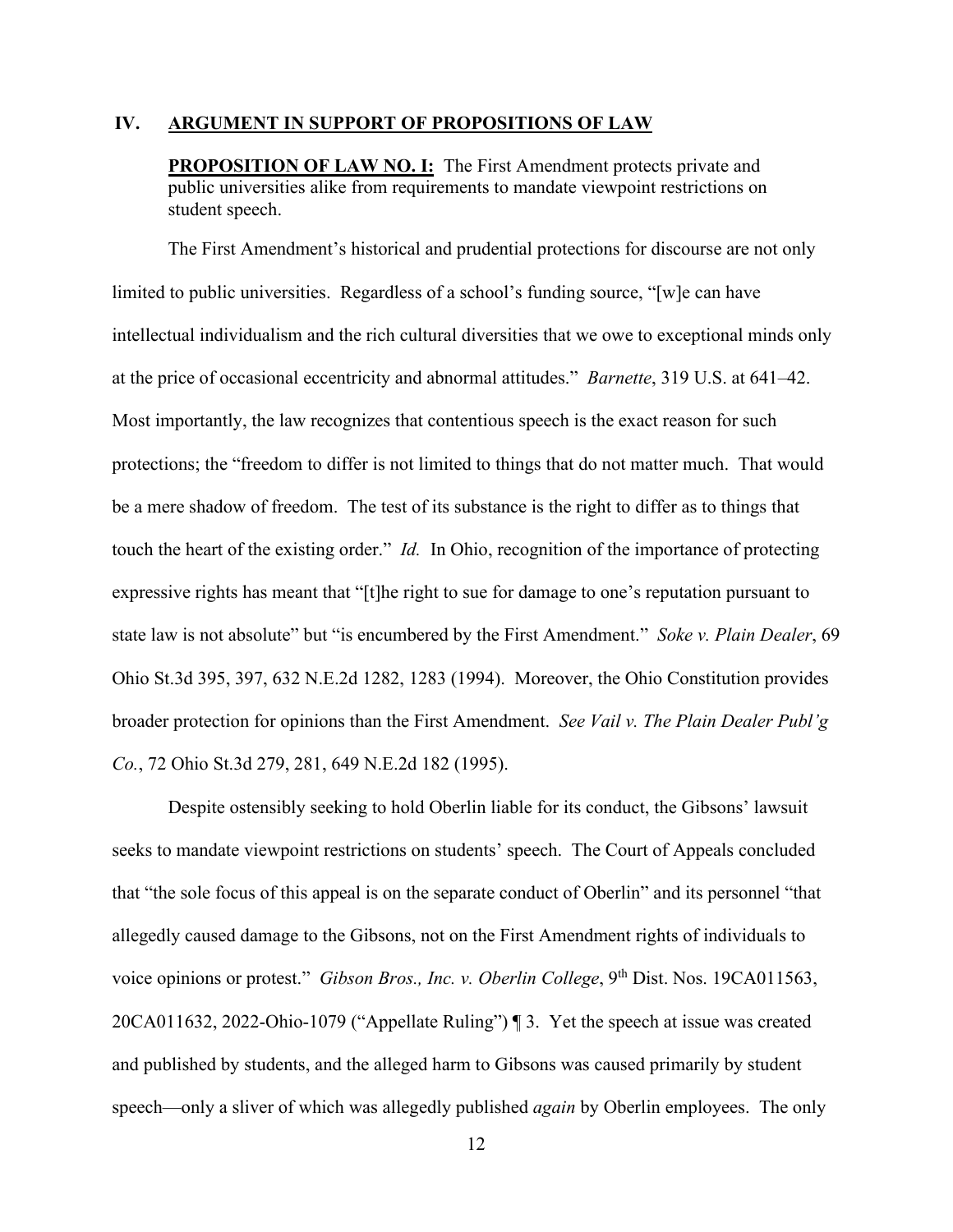way for Oberlin College to avoid liability under the Court of Appeals' ruling would have been to actively suppress student speech by denying funding to student organizations and removing or destroying student-created documents.

<span id="page-18-1"></span>But forcing colleges to police the content of student speech and impose unanimity on a contentious and oft-disputed issue like "what constitutes racism in the Oberlin community" is useless. *See Barnette*, 319 U.S. at 641 ("Ultimate futility of such attempts to compel coherence is the lesson of every such effort from the Roman drive to stamp out Christianity as a disturber of its pagan unity, . . . down to the fast failing efforts of our present totalitarian enemies."). More perniciously, however, the Gibsons' actions are the first step in (1) suppressing all discourse and opinions on what constitutes discriminatory conduct by (2) incentivizing or financially forcing educational institutions to suppress inconvenient student speech. In other words, lawsuits like this aim to strong-arm colleges like Oberlin into defining "racism" for their students through the implicit or explicit threat of lawsuits and enormous financial liability. *Id.* Because the Court of Appeals disregarded Oberlin and its students' First Amendment rights to speak on and debate an issue of public concern, this Court should explicitly affirm those First Amendment protections on independent review. *Puruczky v. Corsi*, 2018-Ohio-1335, 110 N.E.3d 73, 81 (8th Dist.).

<span id="page-18-2"></span><span id="page-18-0"></span>**PROPOSITION OF LAW NO. II:** Historical context must be taken into account when determining whether student speech is protected as opinion under the First Amendment.

The Court of Appeals' opinion disregards the history and context of Oberlin's connection to the speech at issue and is premised on a misunderstanding of the First Amendment and Ohio law. Consistent with its values, Oberlin's faculty and students have always championed education for black Americans and invited free speech on matters like slavery, civil rights, and equality. While many disagree with the substance and manner of how the students chose to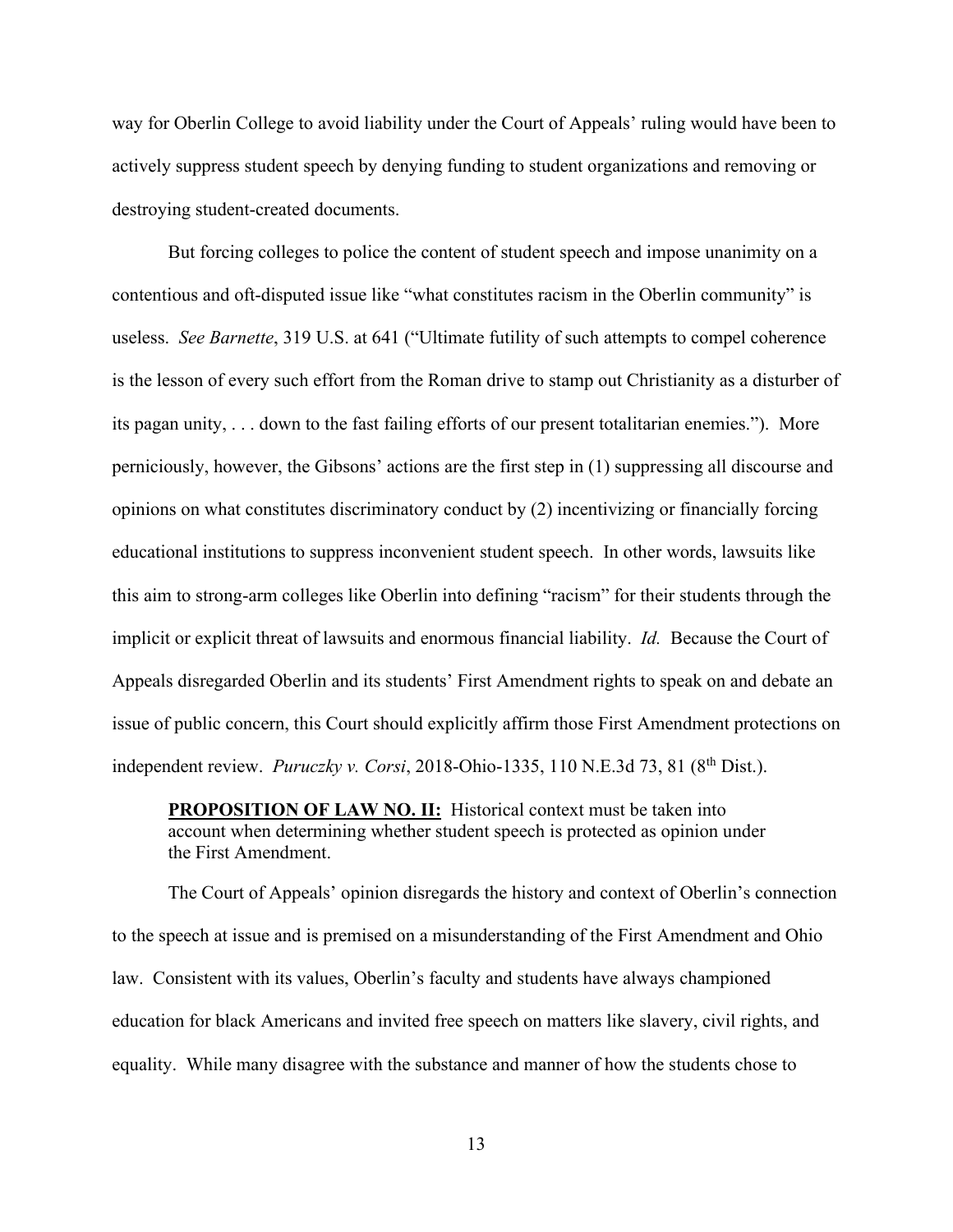<span id="page-19-4"></span>express their sincerely held opinions, the First Amendment does not permit the government to enforce content-based restrictions on others' opinions.

<span id="page-19-0"></span>The sum of the challenged speech at issue here is contained in two documents, a flyer and a student senate resolution, both created and disseminated by students. *See* Appellate Ruling ¶¶ 28-30. In circular fashion, and with no citation to authority, the Court of Appeals concluded that the flyer's statement that Gibsons "is a racist establishment with a long account of racial profiling and discrimination" and the senate resolution's statement that Gibsons "has a 'history' or 'account' of discrimination and racial profiling" are not protected opinions because they "can be verified as true or false by determining whether there is, in fact, a history or account of racial profiling or discriminatory events at the bakery." *Id.* ¶ 33. This self-fulfilling conclusion ignores the fact that students' views on what constitutes "racial profiling" or "discriminatory events" are *themselves student opinions* that would be understood as such by the community.

<span id="page-19-3"></span><span id="page-19-2"></span><span id="page-19-1"></span>The Court of Appeals' conclusion is unsupported by controlling law. In determining whether statements are matters of opinion, courts must consider the totality of the circumstances including the context of the expression and the community's awareness of the speaker's propensity for rhetoric and hyperbole. *Vail*, 72 Ohio St.3d 279, syllabus.Because words themselves may not be enough to understand the implications, "[i]n addition to examining the allegedly defamatory statements as they appear in context, we also examine 'the broader social context into which the statement fits.'" *Wampler v. Higgins*, 93 Ohio St.3d 111,131, 752 N.E.2d 962 (2001) ("Some types of … speech by custom or convention signal to readers or listeners that what is being read or heard is likely to be opinion, not fact."). This is especially true for protests, which include a multitude of angry voices and act as "a traditional haven for cajoling, invective, and hyperbole." *See Scott v. News-Herald*, 25 Ohio St.3d 243, 253, 496 N.E.2d 699 (1986).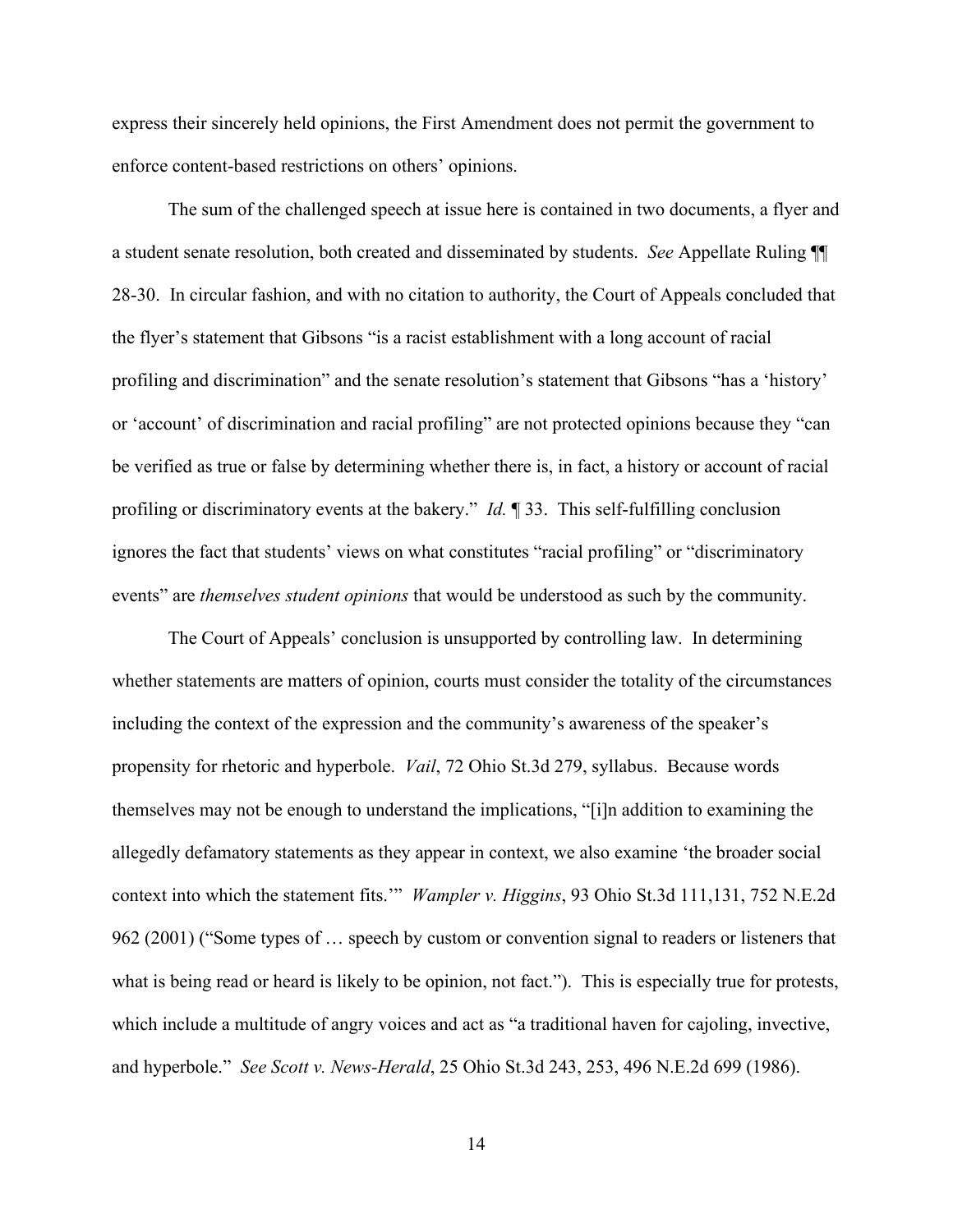Given the *de minimis* conduct of Oberlin's administrators in contrast to the substantial expression of the student activists, Oberlin's well-known role in matriculating students who lead the Nation's civil rights debates, and the context of these statements during a heated protest, this Court should accept this jurisdictional appeal and confirm on *de novo* review that the allegations of profiling or discrimination in this case are opinions as a matter of law. *Ferner v. Toledo-Lucas Cnty. Convention & Visitors Bur., Inc.*, 80 Ohio App. 3d 842, 848, 610 N.E.2d 1158 (6th Dist.1992).

#### <span id="page-20-1"></span>**CONCLUSION**

<span id="page-20-0"></span>With a history of deference to its students' expressive rights, Oberlin has long molded America's necessary and contentious debate on racism, discrimination, and civil rights. Given that historical context, the nature of the speech, and the First Amendment's broad protections for campus expressions on matters of public concern, Oberlin cannot be held liable here as a matter of law and the opinion below threatens the constitutional rights of all Ohio students and educators "to inquire, to study and to evaluate, to gain new maturity and understanding." *Sweezy*, 354 U.S. at 250. Therefore, *amici* urge this Court to accept Oberlin's appeal and address these substantial constitutional questions that are of public and great general interest. Respectfully Submitted,

<span id="page-20-2"></span>*/s/ Kevin T. Shook* Kevin T. Shook (Ohio Bar No. 0073718) Frost Brown Todd LLC 10 West Broad Street, Suite 2300 Columbus, OH 43215 Tel: (614) 464-1211; Fax: (614) 464-1737 kshook@fbtlaw.com

*Attorneys for Amici Curiae National Coalition Against Censorship, and Defending Rights & Dissent*  Ryan W. Goellner (Ohio Bar No. 0093631) Frost Brown Todd LLC 301 E. Fourth Street, Suite 3300 Cincinnati, OH 45202 Tel: (513) 651-6840; Fax: (513) 651-6981 rgoellner@fbtlaw.com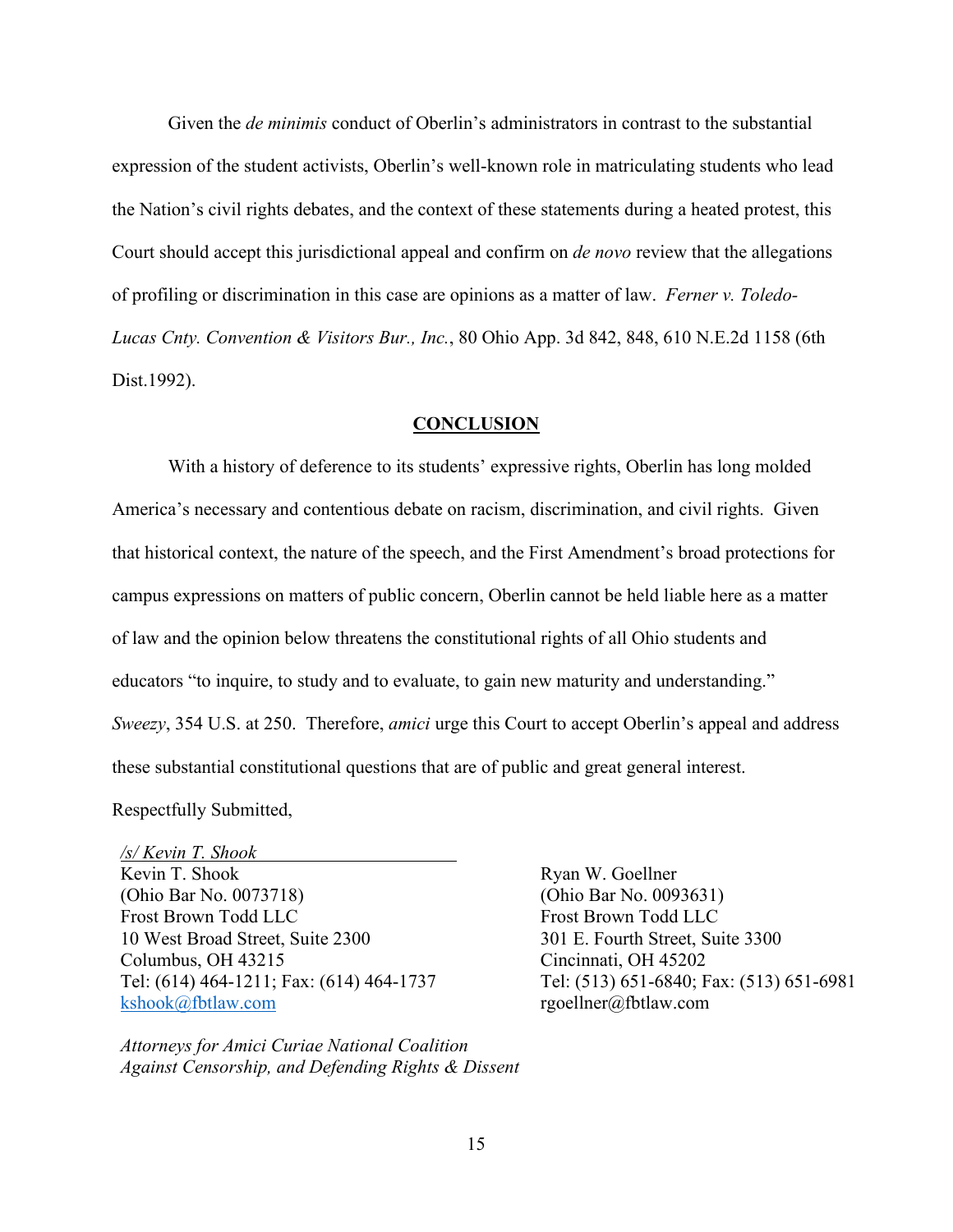#### **CERTIFICATE OF SERVICE**

<span id="page-21-0"></span>I certify that a copy of the foregoing brief was sent to all counsel of record via email, this 16th day of May, 2022, to the following:

Benjamin C. Sasse Elisabeth Arko Irene Kevse Walker TUCKER ELLIS LLP 950 Main Ave., Ste. 1100 Cleveland, OH 44113 benjamin.sasse@tuckerellis.com elisabeth.arko@tuckerellis.com Irene.kevsewalker@tuckerellis.com

Lee E. Plakas Brandon W. McHugh Jeananne M. Wickham TZANGAS, PLAKAS, MANNOS & RAIES 220 Market Ave. S.,  $8^{th}$  Fl. Canton, OH 44702 lplakas@lawlion.com bmchugh@lawlion.com jwickham@lawlion.com

Rachelle Zidar Matthew W. Nakon Richard Panza Malorie A. Alverson Michael R. Nakon Wilbert V. Farrell WICKENS, HERZER, PANZA, COOK & BATISTA 35765 Chester Road Avon, OH 44011-1262 RZidar@WickensLaw.com MNakon@WickensLaw.com RPanza@WickensLaw.com

James N. Taylor 409 East Ave., Ste. A Elyria, OH 44035 taylor@jamestaylorlpa.com Owen J. Rarric KRUGLIAK, WILKINS, GRIFFITHS & **DOUGHERTY** 4775 Munson St., NW PO Box 36963 Canton, OH 44735 orarric@kwgd.com

Terry A. Moore Matthew W. Onest Jacqueline Bollas Caldwell 4775 Munson St., NW PO Box 36963 Canton, OH 44735 tmoore@kwgd.com jcaldwell@kwgd.com monest@kwgd.com

Ronald D. Holman, II Julie A. Crocker William A. Doyle Cary M. Snyder Josh M. Mandel TAFT STETTINIUS & HOLLISTER LLP 200 Public Sq., Ste. 3500 Cleveland, OH 44114 rholman@taftlaw.com jcrocker@taftlaw.com wdoyle@taftlaw.com csnyder@taftlaw.com jmandel@taftlaw.com